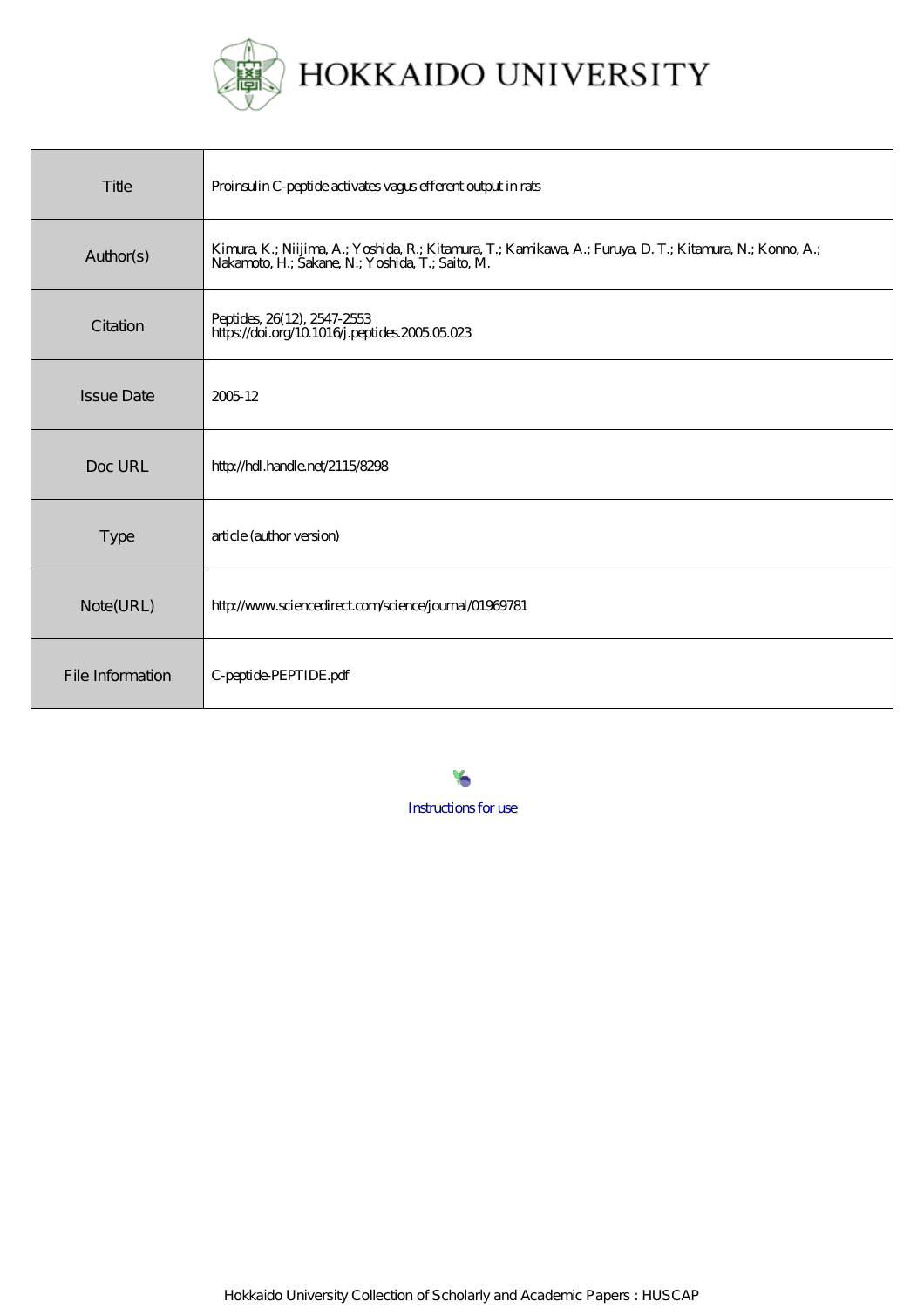**Proinsulin C-peptide activates vagus efferent output in rats.**

**K. Kimura<sup>a</sup> , A. Niijima<sup>b</sup> , R. Yoshida<sup>a</sup> , T. Kitamuraa, \*, A. Kamikawa<sup>a</sup> , D. T.**  $\bf{Furuya}^a, \bf{N}.~\bf{Kitamura}^a, \bf{A}.~\bf{Konno}^a, \bf{H}.~\bf{Nakamoto}^c, \bf{N}.~\bf{Sakane}^d, \bf{T}.~\bf{Yoshida}^e, \bf{and}~\bf{M}.$ **Saito<sup>a</sup> .**

<sup>a</sup>Department of Biomedical Sciences, Graduate School of Veterinary Medicine, Hokkaido University, Sapporo, Japan

<sup>b</sup>Department of Physiology, Niigata University School of Medicine, Niigata, Japan <sup>c</sup>Department of Medical Engineering, Kawasaki Medical School, Okayama, Japan <sup>d</sup>Department of Preventive Medicine, Clinical Research Institute, National Hospital Organization Kyoto Medical Center, Kyoto, Japan

<sup>e</sup>Department of Endocrinology and Metabolism, Graduate School of Medical Science, Kyoto Prefectual University of Medicine, Kyoto, Japan.

**Corresponding author:** Kazuhiro Kimura, Ph.D.

Department of Biomedical Sciences, Graduate School of Veterinary Medicine,

Hokkaido University, Sapporo 060-0818, Japan

Tel & Fax: +81-11-757-0703

E-mail: k-kimura@vetmed.hokudai.ac.jp

## **Footnotes**

**Present address:** \*Department of Pharmacology, Graduate School of Medicine, Kyoto University, Kyoto, Japan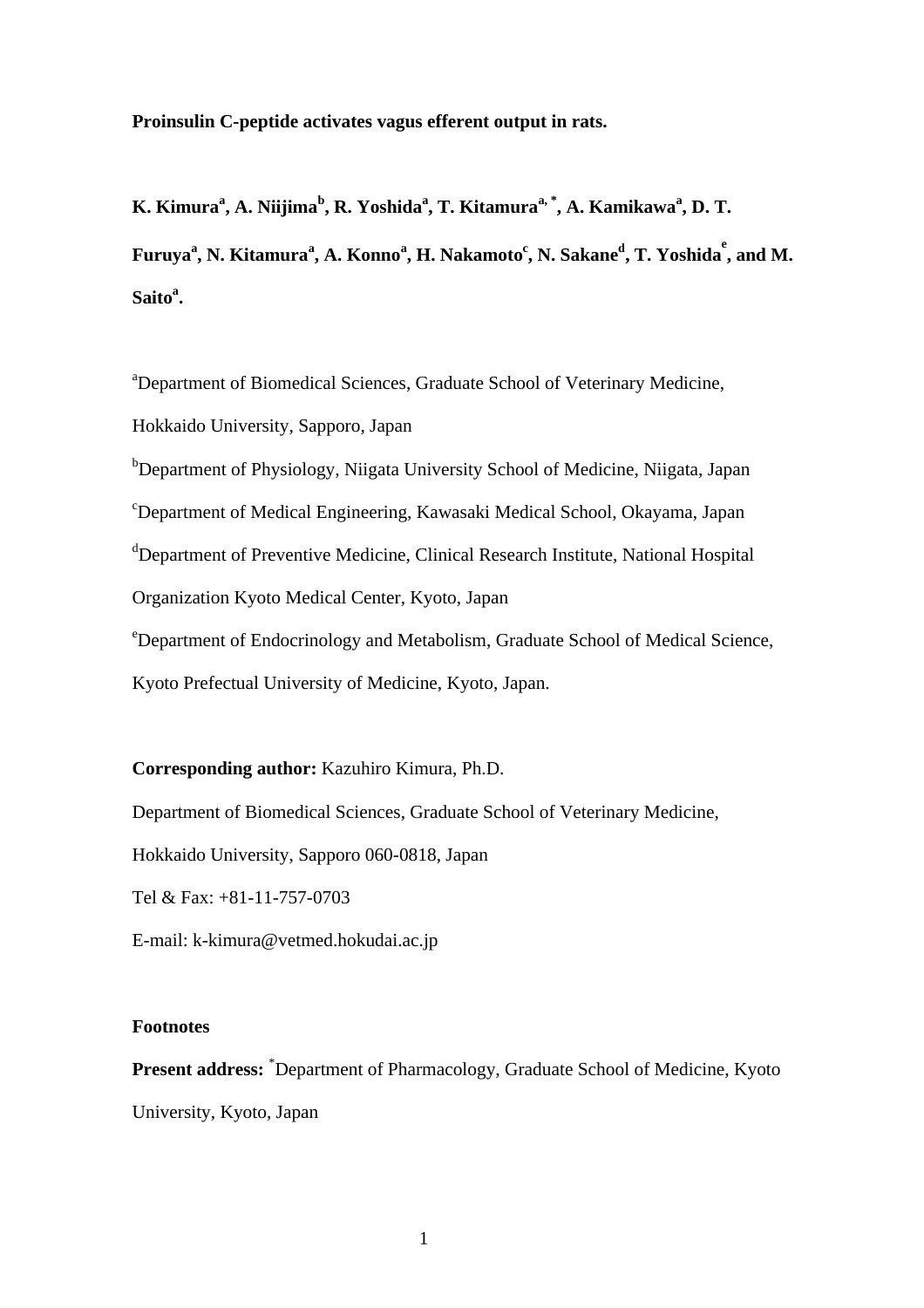**Abbreviations:** -MT, DL- -methyl-*p*-tyrosine methyl ester; BAT, brown adipose tissue; DHBA, dihydroxybenzylamine; NE, norepinephrine; NO, nitric oxide.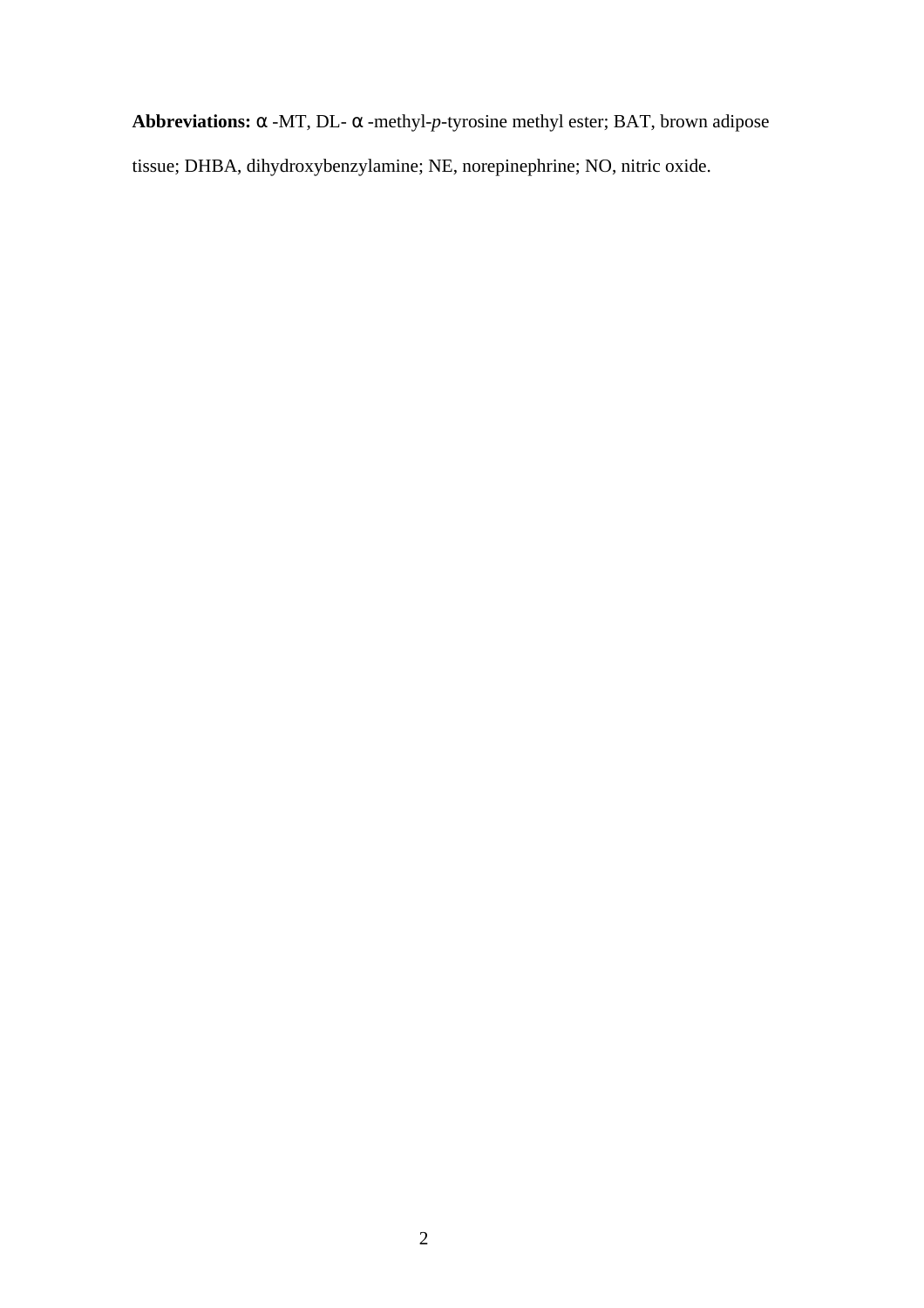## **Abstract**

The aim of this study was to examine the effect of proinsulin C-peptide on the autonomic nervous systems in rats. Intravenous administration of C-peptide gradually increased electrophysiological activity of the vagus nerves into the stomach and pancreas for at least 90 min. It also slightly increased gastric acid secretion that was suppressed by the treatment with atropine. Intraperitoneal injection of C-peptide did not affect the basal and stress-induced norepinephrine turnover rate, a biochemical index of sympathetic nerve activity. These results indicate that C-peptide increases parasympathetic nerve activity without affecting sympathetic nerve activity. This could explain, at least in part, the ameliorating effects of C-peptide on impaired cardiac autonomic nerve functions in patients with type 1 diabetes.

**Keywords:** atropine, C-peptide, gastric acid, norepinephrine, parasympathetic nerve, sympathetic nerve, vagus.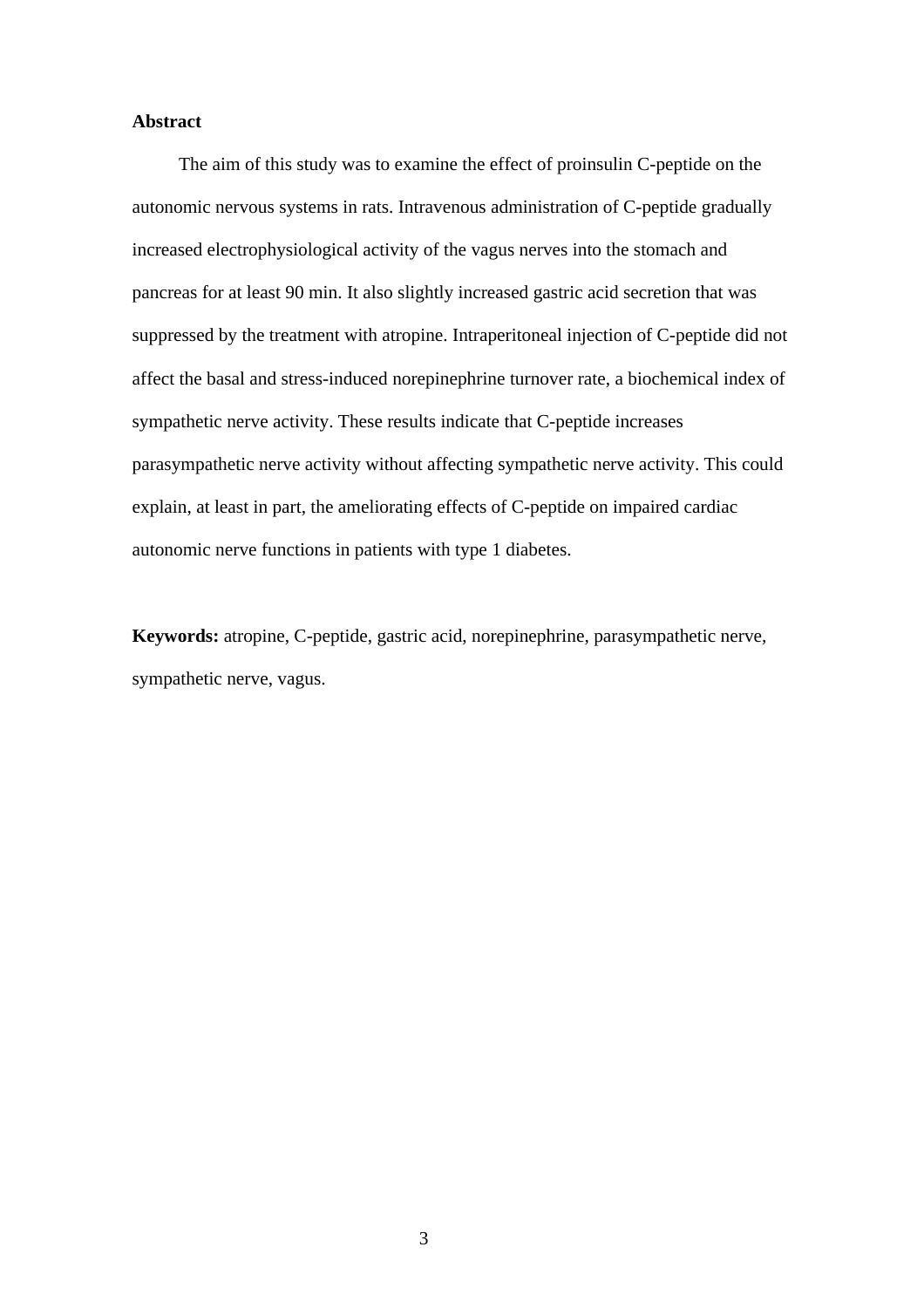## **1. Introduction**

Diabetic neuropathy is an important feature of patients with diabetes, and is defined by the presence of detectable sensory, motor, and autonomic deficits on clinical examination, irrespective of the presence or absence of overt symptoms [23]. Among others, dysfunction of the autonomic nervous system is associated with increased risk of mortality [34]. Cardiac sympathetic dysfunction is commonly present in not only diabetic patients but also animal models with altered nerve profiles and reduced norepinephrine (NE) turnover and functions [25, 33, 34]. Similarly, cardiac autonomic neuropathy with reduced vagal tone occurs early and is frequently found in diabetic patients [16, 26, 27, 32].

C-peptide, a connecting segment of proinsulin, is secreted from pancreatic -cells into the circulation along with insulin. Plasma C-peptide levels are often used as a marker of actual insulin secretion, and inversely related to the development of diabetic complications including neuropathy [22, 28, 29]. For a long time, C-peptide had been considered to be biological inert. However, recent studies have shown that C-peptide is an active peptide hormone with potentially important physiological effects against diabetic complications in patients with type 1 diabetes and experimental models [2, 4, 8, 10, 11, 22, 28, 29]. For example, short-term infusion of C-peptide improves impaired cardiac autonomic nerve functions, mainly parasympathetic components, in patients with polyneuropathy and type 1 diabetes [10]. Long-term (3 month) administration of C-peptide to patients with early sign of diabetic neuropathy ameliorates sensory nerve dysfunction [4]. However, the mechanism behind the beneficial effects of C-peptide on diabetic neuropathy is not fully understood.

Recently, a nitric oxide (NO)-sensitive vascular response has been proposed to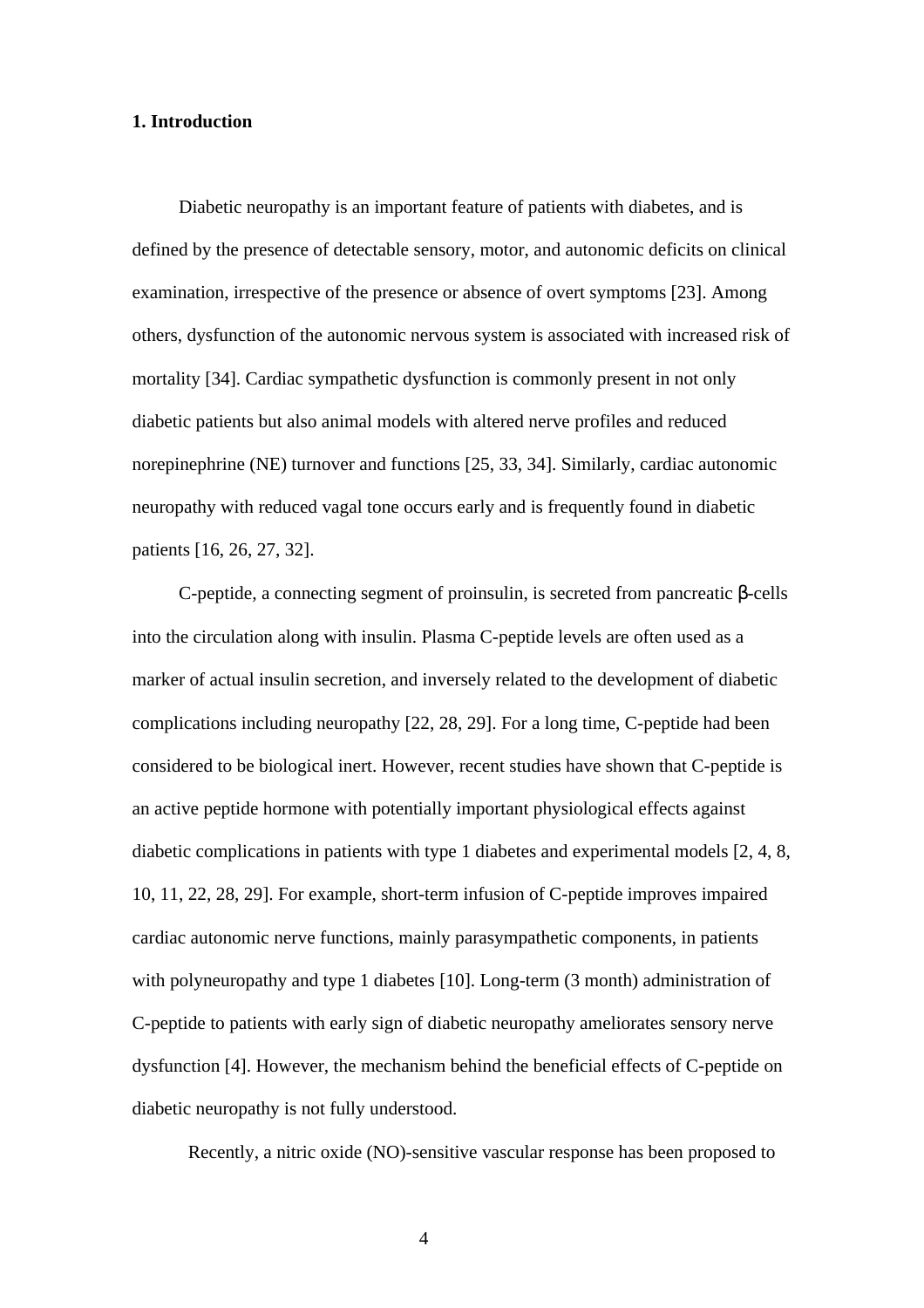correct impaired nerve nutritive perfusion and sensory nerve conduction velocity [2]. Indeed, C-peptide acts on endothelial cells to stimulate  $Ca^{2+}$ -dependent NO synthase activity [30] and also its transcription through the mitogen-activated protein kinase pathways [13, 14]. In addition to these NO-dependent C-peptide action, our previous results that antagonistic effect of C-peptide on sympathetically mediated response was blocked by prior treatment with atropine, a parasympatholytic drug, [20] suggest that Cpeptide might directly activate the parasympathetic nervous system and also influence indirectly the sympathetic nervous system or its effector function.

To test this hypothesis, we here examined the effects of C-peptide on electrophysiological vagal activity, gastric acid secretion that can be increased by parasympathetic activity [18], and NE turnover rate as a biochemical index of sympathetic nerve activity [1, 21, 24, 33].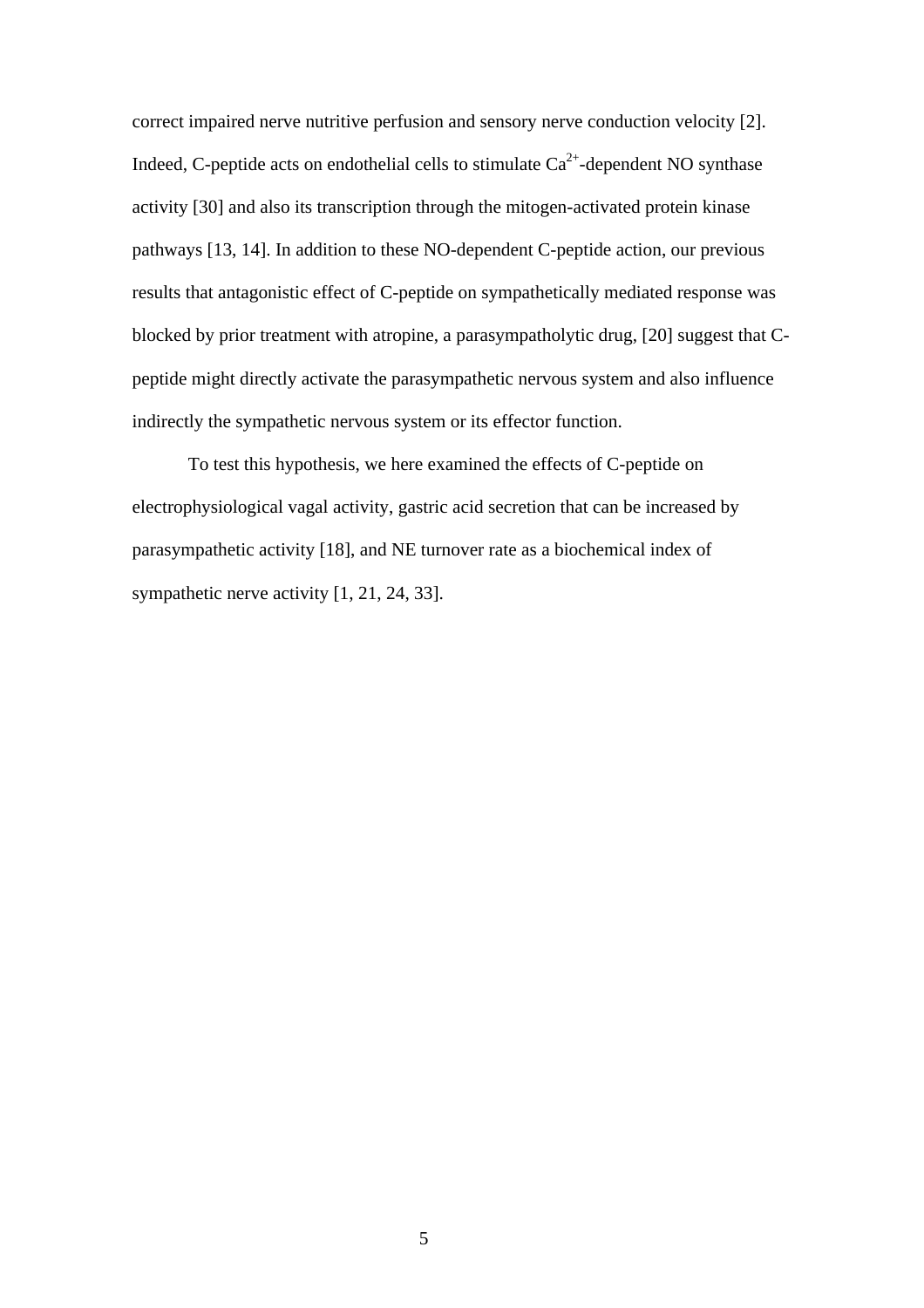#### **2. Materials and methods**

## **2.1. Materials**

Human C-peptide was generously provided by Eli Lilly Co. (Indianapolis, IN, USA) and dissolved in sterilized phosphate buffered saline (PBS). Atropine sulfate was obtained from Tanabe Pharmaceutical Co. (Osaka, Japan). DL- -methyl-*p*-tyrosine methyl ester ( $-MT$ ) and dihydroxybenzylamine (DHBA) were purchased from Sigma-Aldrich Co. (St. Louis, MO, USA). Other reagents were of analytical grade.

## **2.2. Experimental animals**

Rats were obtained from Japan SLC, Inc. (Shizuoka, Japan). Female Wistar rats weighing 170-220 g were used for NE turnover experiments, in line with previous experiments [20]. Male Wistar rats weighing 280-320 g were used for electrophysiological study and measurement of gastric acid secretion. They were housed at 24 °C with a 12:12 h light: dark cycle (light on 07:00-19:00) and given laboratory chow and water *ad lib*. The experimental procedure and care of animals were in accordance with the guidelines of the Animal Care and Use Committee of Hokkaido University.

## **2.3. NE turnover**

Norepinephrine (NE) turnover was assessed from a decrease in tissue NE concentration after the inhibition of catecholamine biosynthesis with -MT, essentially as described previously [1, 21, 24]. In an experiment for cold stress, rats were injected intraperitoneally with either  $-MT (300mg/kg)$  and saline (n=12) or  $-MT$  and Cpeptide (1 mg/kg) (n=12), and half of the rats with each treatment (n=6 per group) were immediately transferred to a cold room at  $4^{\circ}$ C. Six hour after the -MT injection, the animals were decapitated and the spleen, lung, heart and interscapular brown adipose tissue (BAT) were removed and stored at  $-80^{\circ}$ C until assay of NE content. Another six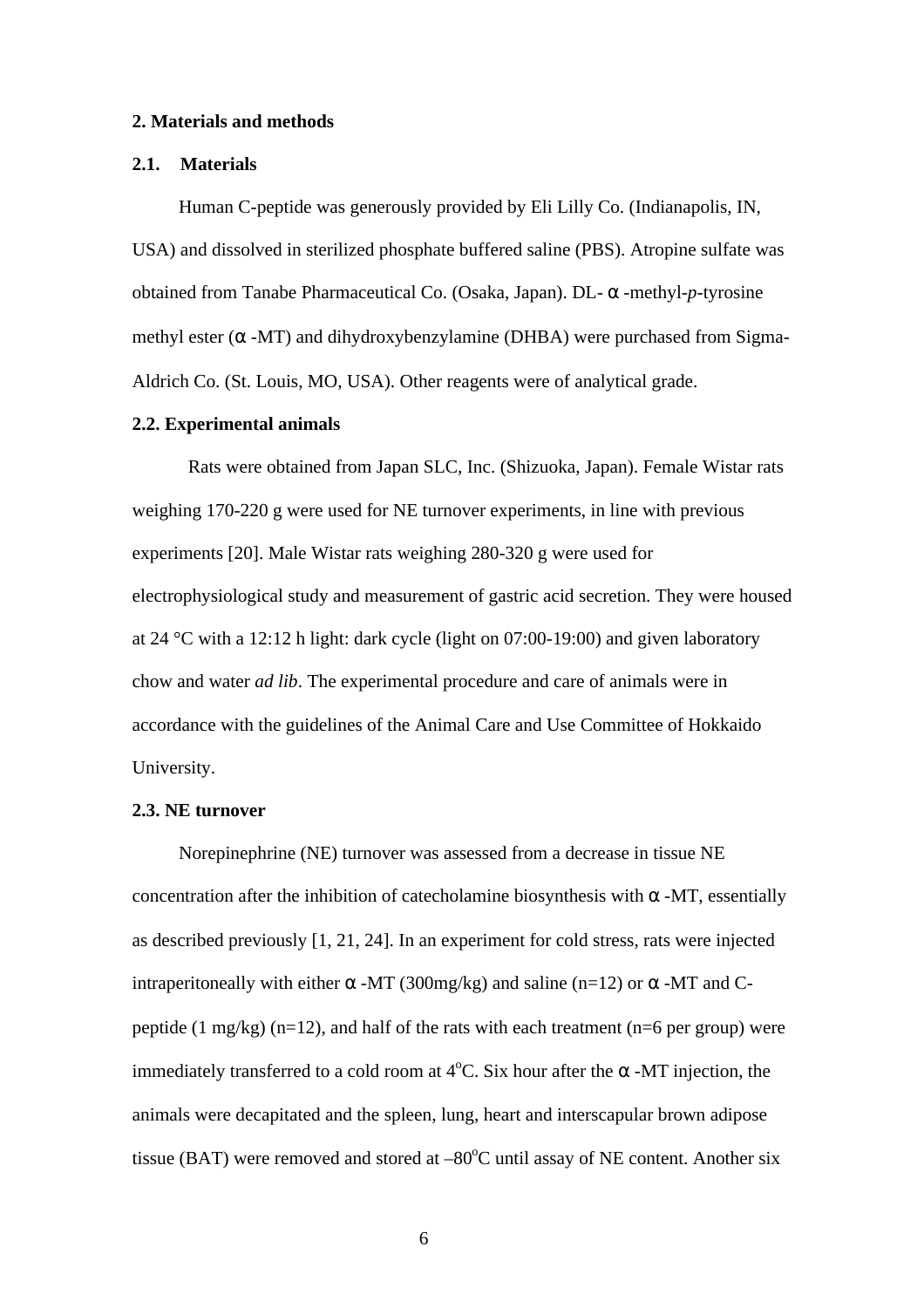rats were sacrificed immediately after injection of -MT alone to measure initial NE content at time 0. In an experiment for footshock stress, rats were injected as described above and half of the rats with each treatment ( $n=6$  per group) were given a single 6-h session during which electrical footshocks were applied for 2 sec every 1 min as previously described [20]. The tissues were then collected for NE assay.

For NE assay, tissue was homogenized in ice-cold 0.2M perchloric acid solution containing DHBA as an internal standard, and centrifuged to remove acid insoluble materials. After adjusting pH of the supernatant to 8.5 with Tris base, activated alumina (Nacalai Tesque, Kyoto, Japan) was added to the supernatant, mixed gently for 10min, and washed three times with distilled water. NE and DHBA bound to alumina were then eluted with 0.2M acetic acid, and analyzed using HPLC system with an electrochemical detector (Eicom, Kyoto, Japan). Fractional turnover rate ( ) of NE was calculated by a regression line of the *ln* NE content versus time. NE turnover rate was estimated as the product of the times the initial NE content.

### **2.4. Electrophysiological study on vagal nerve activity**

Rats were anesthetized by intraperitoneal injection of urethane (1g/Kg) and kept warm with a heating pad. The efferent nerve activities were recorded from a nerve filament dissected from the central cut end of the vagus nerve innervating the stomach and the pancreas as described [17]. The recording electrodes were immersed in a mixture of liquid paraffin and petroleum jelly to prevent dehydration. The nerve activity was recorded on magnetic tape, and analyzed by using a window discriminator, which separated discharges from background noise, and a rate meter for counting number of impulse in 5sec. The mean discharge rates of 10 successive measured samples were compared before and after the intravenous injection of C-peptide (1~100ng/ animal).

# **2.5. Gastric acid secretion**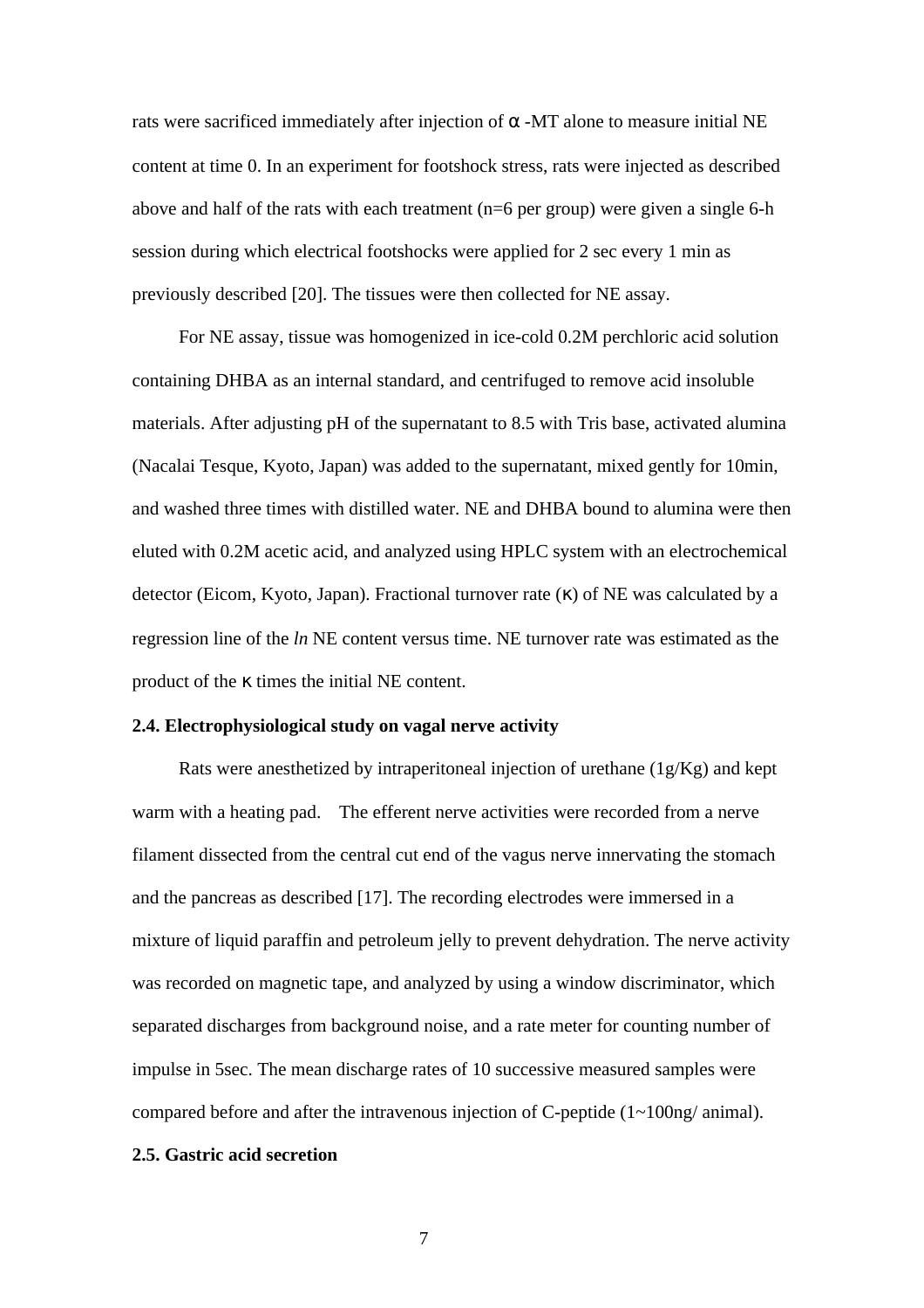Rats were deprived of food for 24 - 36 h prior to the experiments, and anesthetized by urethane injection (1 g/Kg) and kept warm with a heating pad. Gastric acid secretion was determined according to Masuda et al. [15] with minor modifications. Briefly, a trachea was cannulated and the esophagus was ligated by silk thread. Abdomen was incised and the stomach and duodenum were exposed. The gastric lumen was then perfused with saline adjusted to pH 7.0 at  $37^{\circ}$ C at a flow rate of 1.0 ml/min, from an acute gastric fistula made in the forestomach to the cannula inserted through the pylorus. The perfusate from the stomach was collected every 5min and titrated to pH 7.0 using a pH meter with 10 mM NaOH. C-peptide (10μg/animal) was injected from jugular vein and atropine (0.25mg/animal) was given into an abdominal space.

# **2.6. Data analysis**

All data were expressed as means  $\pm$  SEM. Statistical comparison were made by ANOVA with a post hoc test using the Newman-Keuls multiple range test or Student's *t-*test.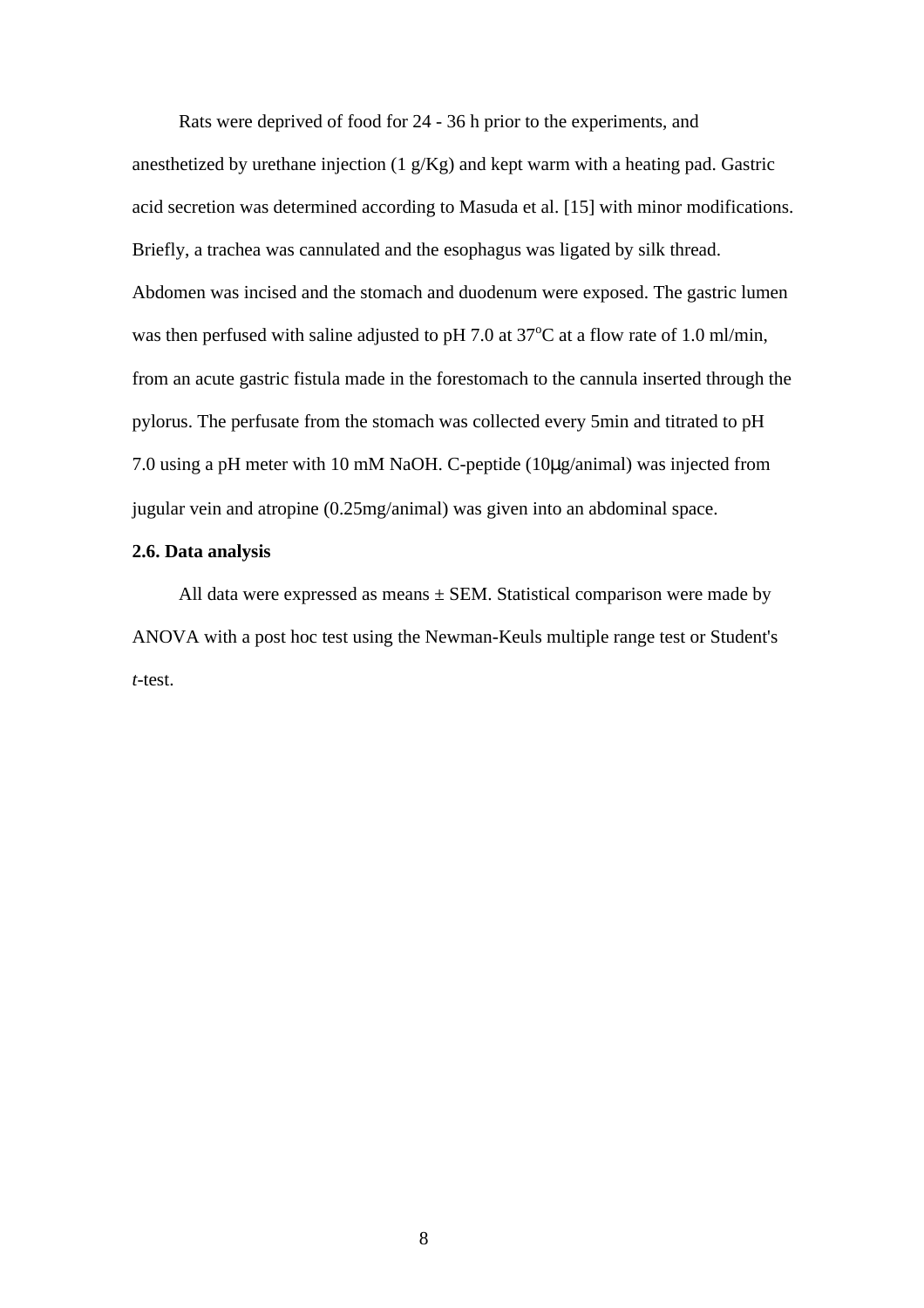### **3. Results**

To investigate the possible direct effect of C-peptide on the sympathetic nerve activity, the tissue NE turnover in some peripheral organs was assessed after injection of C-peptide in rats subjected to footshock stress and cold exposure. As shown in Table 1, the tissue NE content at time 0 varies considerably among organs, roughly reflecting the density of sympathetic innervation of each organ. In the interscapular BAT, NE content decreased after inhibition of tyrosine hydroxylase by -MT by 40% in controls  $(623.4 \pm 14.7 \text{ versus } 371.3 \pm 40.3 \text{ ng/g of organ, } p<0.05)$ , and lowered further during exposure to cold (194.1  $\pm$  8.5 ng/g of organ,  $p$ <0.05 compared with the control group). The turnover rate of NE estimated from the decrement of NE content was 42 and 71.6 ng/g/h in the control and cold-exposed groups, respectively. Thus, exposure of rat to cold accelerates NE turnover in the BAT, the major site for sympathetically regulated thermogenesis during the cold stress. In contrast, NE turnover in the spleen was not affected by the cold exposure, while those in lung and heart were accelerated similarly to BAT (Table 1). Neither NE turnover in all organs tested nor its acceleration by cold exposure was affected by C-peptide injection (Table 1).

When given footshock stress, NE content in the spleen decreased much more than that of the control  $(251.4 \pm 11.3 \text{ versus } 88.2 \pm 16.3 \text{ ng/g of organ}, p<0.05)$ . The NE turnover rate was 26.9 and 54.1 ng/g/h in the control and the footshock stress groups, respectively (Table 2). Similar increases in NE turnover were found in the lung and heart. However, different from the results obtained by the cold stress, NE turnover in BAT was not influenced by the footshock stress (Table 2). C-peptide injection did not affect NE turnover in both the control and footshock stress groups (Table 2).

To test whether C-peptide affects the vagal activities, multi-unit discharges were recorded from nerve filaments isolated from the central cut end of the vagal branches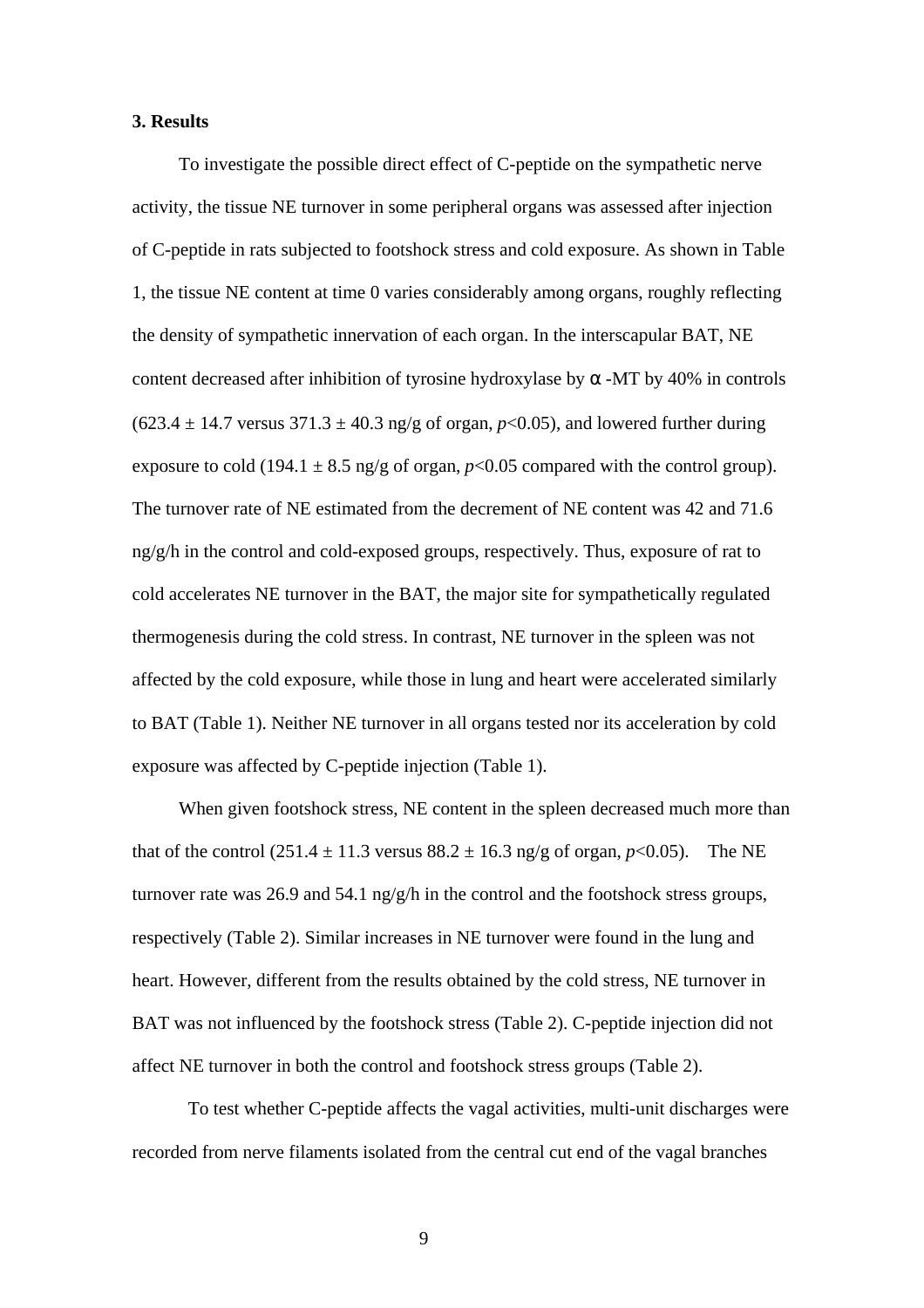innervating the stomach and pancreas. As shown in Fig. 1A, the rate of spontaneous discharge recorded from the vagal branch to the pancreas tended to increase 60min after intravenous injection of C-peptide (10 ng) and was enhanced significantly by additional injections of C-peptide (100 ng). Moreover, the spontaneous discharge rate from the vagal branch to the stomach also tended to increase 30min after administration of Cpeptide and agumented significantly at 90 min (Fig. 1B). No significant change in the discharge rate was produced by injection of physiological saline (not shown).

We next examined the effects of C-peptide on gastric acid secretion. As shown in Fig. 2A, gastric acid secretion was evoked immediately after intravenous injection of gastrin but not of saline, and peaked at 20 min and lasted to 60 min. When given Cpeptide, no detectable increase of gastric acid secretion was seen until 60min after the injection, while slight but significant increases were observed thereafter  $(p<0.05)$ (Fig.2B and 2C). Administration of atropine did not affect gastric acid secretion itself, but inhibited the C-peptide-induced increase (Fig.2C).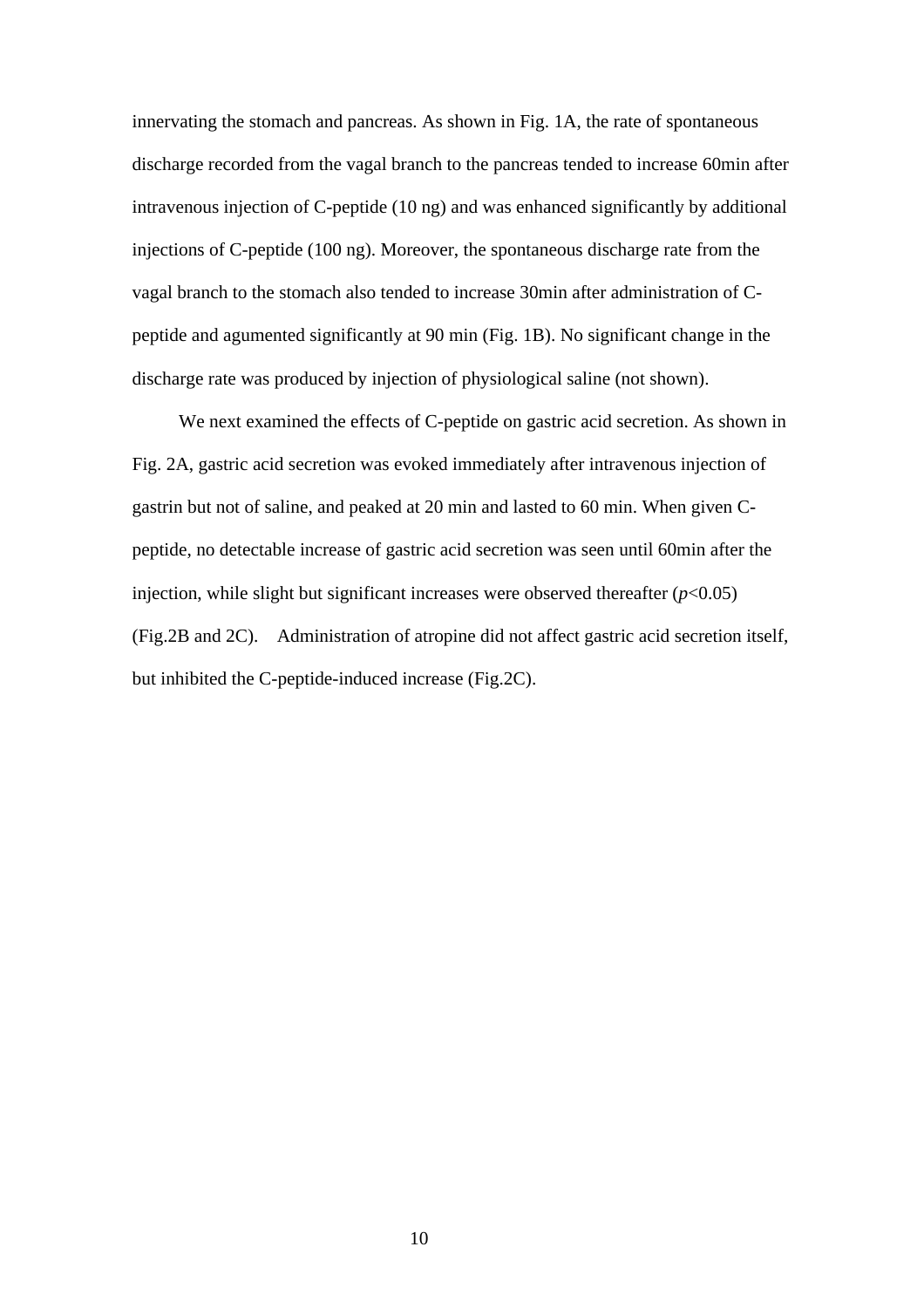## **4. Discussion**

It was reported that the application of footshock stress to rats produced a marked suppression of mitogenic response of splenic lymphocytes, which was attenuated by either surgical denervation of the splenic nerve or -adrenergic blockade [3, 19, 31]. These findings suggested that NE released from sympathetic nerve terminals acts through the -adrenergic receptors on the surface of splenic lymphocytes to lower their cell proliferation. Since administration of C-peptide obviated the footshock stressinduced suppression of the mitogenic response [20], it was assumed that C-peptide might alter sympathetic nerve activity. However, the present findings that C-peptide did not affect the basal and the footshock stress-induced tissue-specific acceleration of NE turnover suggest that C-peptide does not influence the sympathetic nerve system itself and that the antagonistic effect of C-peptide is on the steps distal to NE release.

The antagonistic effect of C-peptide on the sympathetically mediated response disappeared when atropine, a parasympatholytic agent, was given [20]. Thus, it is possible that C-peptide might be an activator of the parasympathetic nervous system. Indeed, in the present study, C-peptide was shown to increase the rate of discharge of the vagus nerves innervating the stomach and pancreas. Moreover, it significantly increased gastric acid output, which was under the control of vagal nerve [18] and inhibited by atropine. These results are in line with a report of patients with diabetic autonomic neuropathy, where C-peptide improves the reduced heart rate variability during deep breathing, an indicator of primarily vagal nerve activity [10]. Therefore, it is suggested that C-peptide is a parasympathetic stimulant not only in rodents but also in human.

It is well documented that both vagal and sympathetic nerves innervate heart and alter cardiac functions. That is, sympathetic activation increases heart rate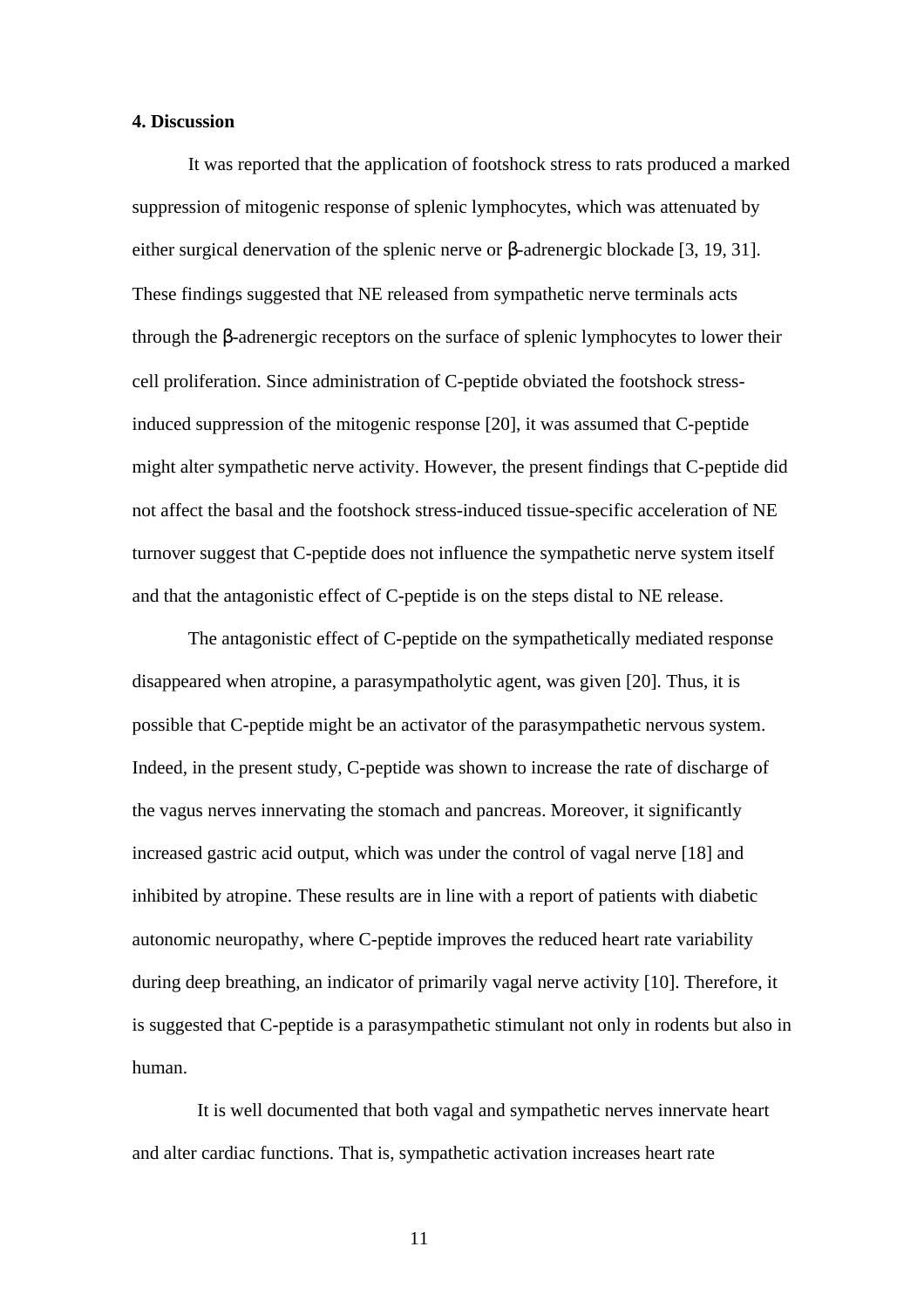(chronotropy), inotropy and conduction velocity (dromotropy), whereas parasympathetic stimulation shows opposite effects. Although C-peptide failed to suppress NE release in the heart as well as the spleen, it is likely that vagal activation by C-peptide reduces the sympathetic tone on the cardiac functions. This may explain some of the C-peptide actions in patients with type 1diabetes such as improvement of heart rate variability [10] and increased blood flow of myocardium [7, 12].

It is known that parasympathetic nerves innervate blood vessels in some specified tissues including gastrointestinal tract, where the vagus nerve causes vasodilation through the atropine-sensitive muscarinic receptor system coupled to NO formation. However, it should be noted that exogenously administrated C peptide is reported to have no effect on tissue blood flow in healthy humans, and that parasympathetic vasodilatory fibres are not known to exist in humans. Therefore, C-peptide-induced increase of blood flow in kidney and skin observed in patients with type 1 diabetes [5, 9] may be attributed to vasodilatory effect of C-peptide through directly acting on vascular endothelial cells [13, 14, 30].

The mechanism(s) by which C-peptide activates the parasympathetic nervous system remains to be elucidated. However, the antagonistic effect of C-peptide on the sympathetically mediated splenic response was achieved not only by peripheral administration but also by injection of limited amounts into the cerebroventricule [20], suggesting that C-peptide present in the brain [6] or derived from blood circulation may exert its function directly in the central nervous system.

The mechanism(s) through which C-peptide obviates on the sympathetically mediated response through the parasympathetic nervous system in rats [20] is not fully understood. As C-peptide most probably increases in visceral blood flow through the parasympathetic nervous system in rodents and/or its direct vasodilatory action, one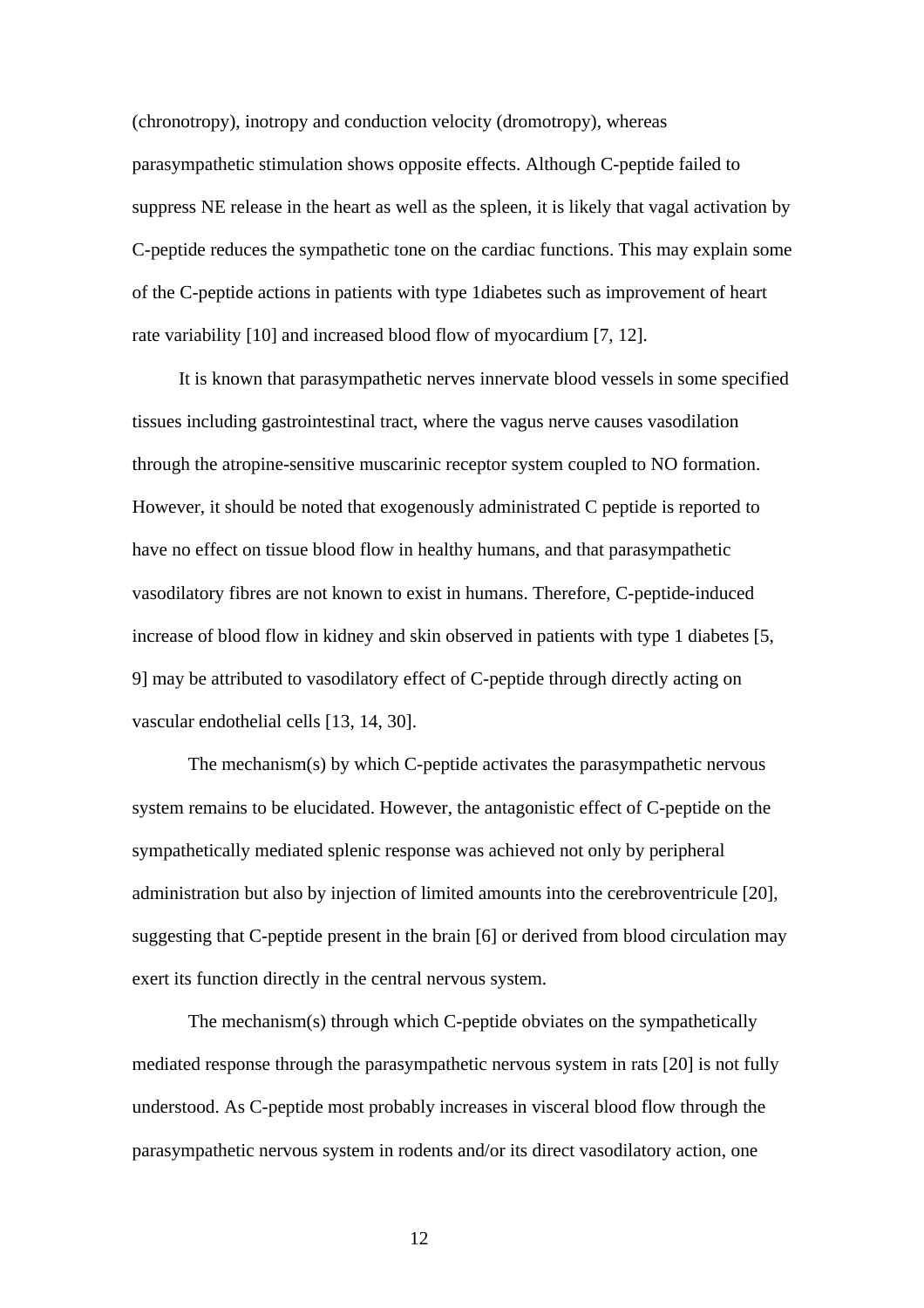possible mechanism is that increased blood flow in the spleen lowers concentrations of NE sufficient to cause the response.

In conclusion, the data demonstrated that C-peptide activates parasympathetic nerve activity without influencing NE release from sympathetic nerve terminals. As discussed above, parasympathetic activation may explain, at least a part, the beneficial effects of C-peptide on patients with type 1 diabetes, in addition to enhancement of local NO production.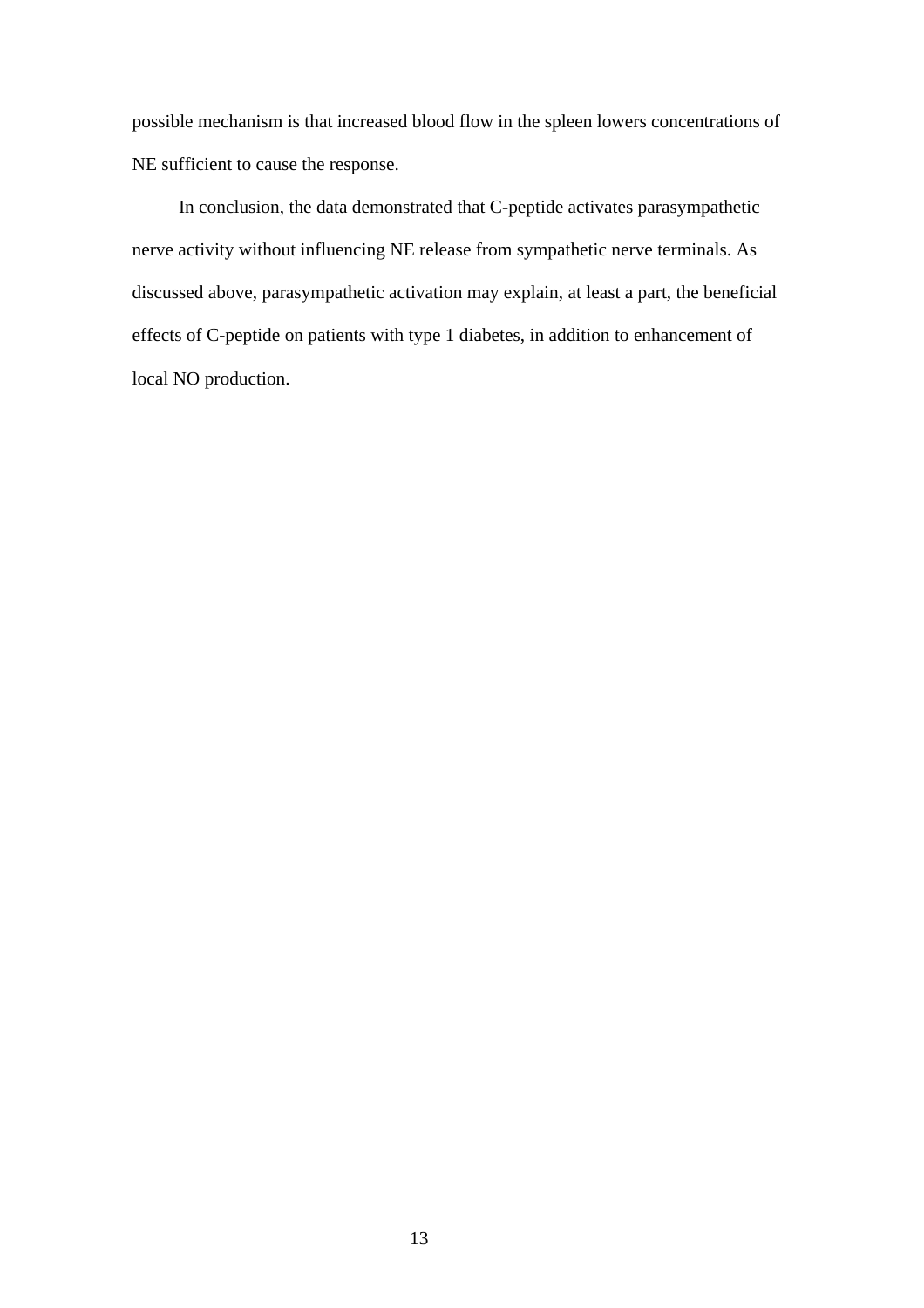# **Acknowledgement**

This work was supported by grants from the Ministry of Education, Science and Culture of Japan and the Japan Society for the Promotion of Science (JSPS).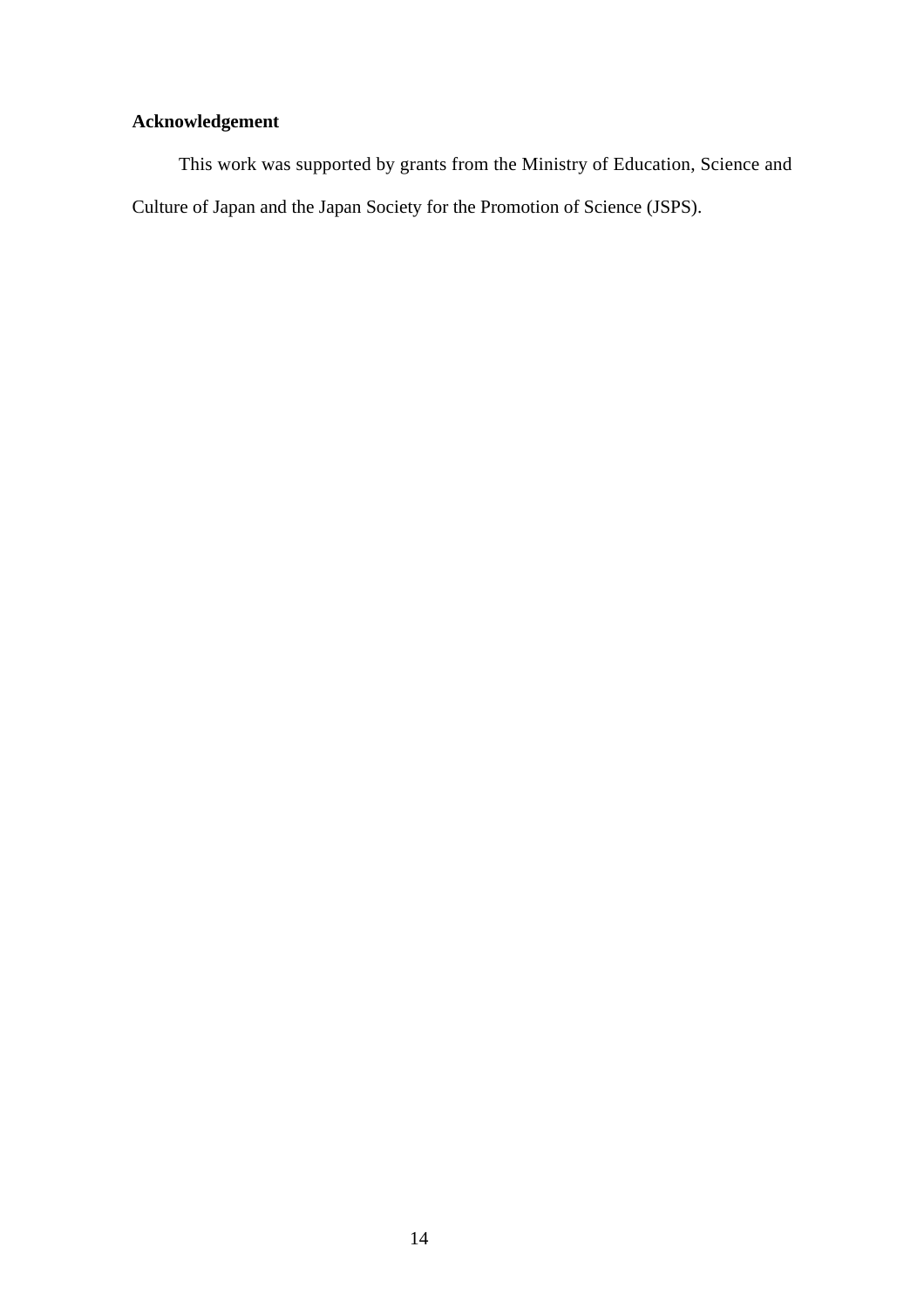## **References**

- 1. Akiyoshi M, Shimizu Y, Saito M. Interleukin-1 increases norepinephrine turnover in the spleen and lung in rats. Biochem Biophys Res Commun 1990; 173: 1226- 1270.
- 2. Cotter MA, Ekberg K, Wahren J, Cameron NE. Effects of proinsulin C-peptide in experimental diabetic neuropathy. Diabetes 2003; 52: 1812-1817.
- 3. Cunnick JE, Lysle DT, Kucicski BJ, Rabin BS. Evidence that shock-induced immuno suppression is mediated by adrenal hormones and peripheral -adrenergic receptors. Pharmacol Biochem Behev 1990; 36: 641-651.
- 4. Ekberg K, Brismar T, Johansson BL, Jonsson B, Lindstrom P, Wahren J. Amelioration of sensory nerve dysfunction by C-peptide in patients with type 1 diabetes. Diabetes 2003; 52: 536-541.
- 5. Forst T, Kunt T, Pohlmann T, Goitom K, Engelbach M, Beyer J, et al. Biological activity of C-peptide on the skin microcirculation in patients with insulin-dependent diabetes mellitus. J Clin Invest 1998; 101: 2036-2041.
- 6. Frolich L, Blum-degen D, Bernstein H-G, Engelsberger S, Humrich J, Laufer S, et al. Brain insulin and insulin receptors in aging and sporadic Alzheimer's disease. J Neural Transm 1998; 105: 423-438.
- 7. Hansen A, Johansson BL, Wahren J, von Bibra H. C-peptide exerts beneficial effects on myocardial blood flow and function in patients with type 1 diabetes. Diabetes 2002; 51: 3077-3082.
- 8. Ido Y, Vindigni A, Chang K, Stramm L, Chance R, Heath WF, et al. Prevention of vascular and neural dysfunction in diabetic rats by C-peptide. Science 1997; 277: 563-566.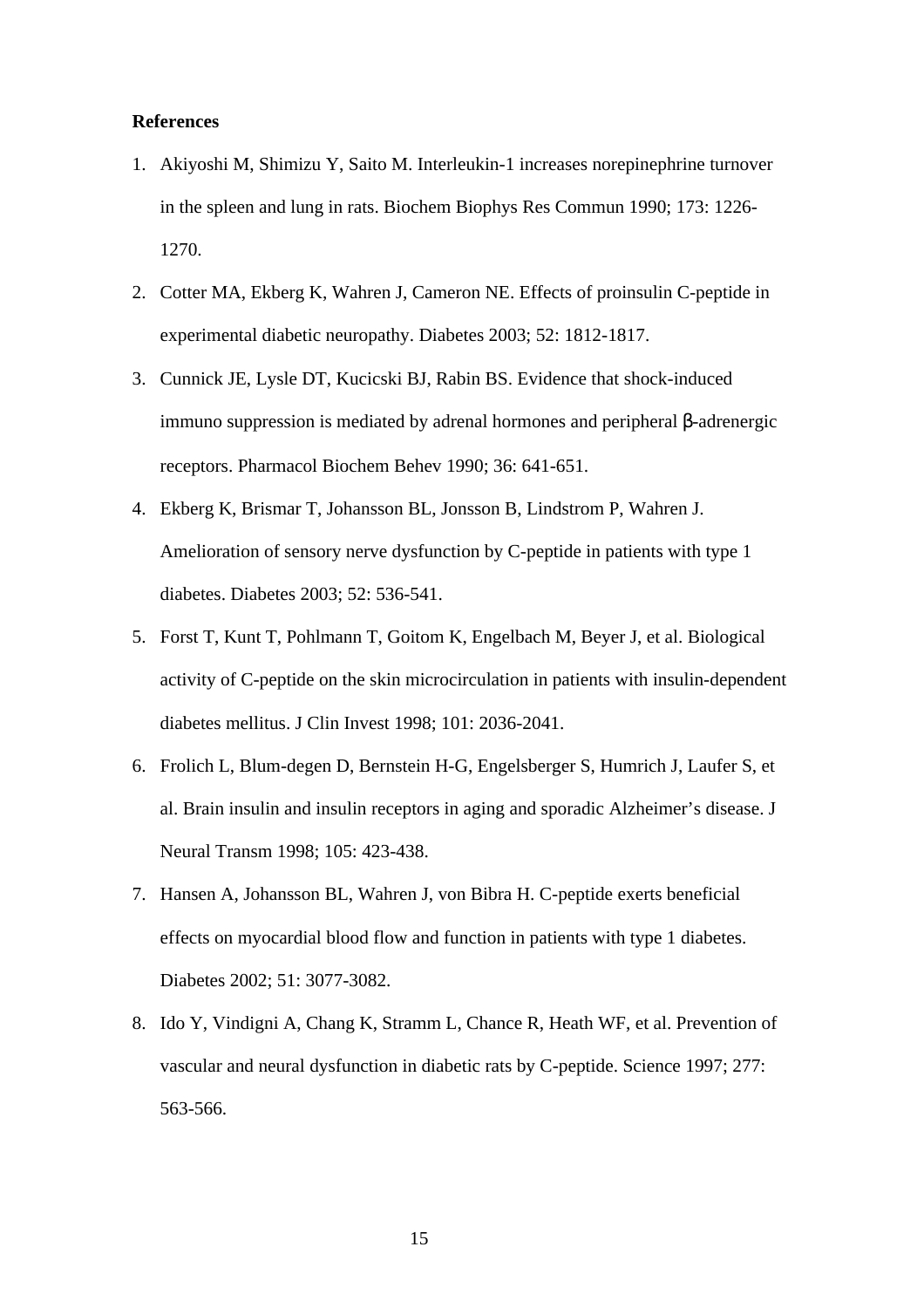- 9. Johansson BL, Sjoberg S, Wahren J. The influence of human C-peptide on renal function and glucose utilization in type 1 (insulin-dependent) diabetic patients. Diabetologia 1992; 35: 121-128.
- 10. Johansson BL, Borg K, Fernqvist-Forbes E, Odergren T, Remahl S, Wahren J. Cpeptide improves autonomic nerve function in IDDM patients. Diabetologia 1996; 39: 687-695.
- 11. Johansson BL, Borg K, Fernqvist-Forbes E, Kernell A, Odergrent T, Wahren J. Beneficial effects of C-peptide on incipient nephropathy and neuropathy in patients with type 1 diabetes mellitus. Diabet Med 2000; 17: 181-189.
- 12. Johansson BL, Sundell J, Ekberg K, Jonsson C, Seppanen M, Raitakari O, et al. Cpeptide improves adenosine-induced myocardial vasodilation in type 1 diabetes patient. Am J Physiol Endocrinol Metab 2004; 286:E14-E19.
- 13. Kitamura T, Kimura K, Jung BD, Makondo K, Sakane N, Yoshida T, et al. Proinsulin C-peptide activates CRE binding proteins through the p38 MAP kinase pathway in mouse lung capillary endothelial cells. Biochem J 2002; 366, 737-744.
- 14. Kitamura T, Kimura K, Makondo K, Furuya DT, Suzuki M, Yoshida T, et al. Proinsulin C-peptide increases nitric oxide production through mitogen-activated protein kinase-dependent transcriptional enhancement of endothelial nitric oxide synthase in rat aortic endothelial cells. Diabetologia 2003; 46: 1698-1705.
- 15. Masuda Y, Tanaka T, Inomata N, Ohnuma N, Tanaka S, Itoh Z, et al. Ghrelin stimulates gastric acid secretion and motility in rats. Biochem Biophys Res Commun 2000; 276: 905-908.
- 16. Molgaard H, Christensen P, Sorensen KE, Christensen CK, Mogensen CE. Association of 24-h cardiac parasympathetic activity and degree of nephropathy in IDDM patients. Diabetes 1992; 41: 812-817.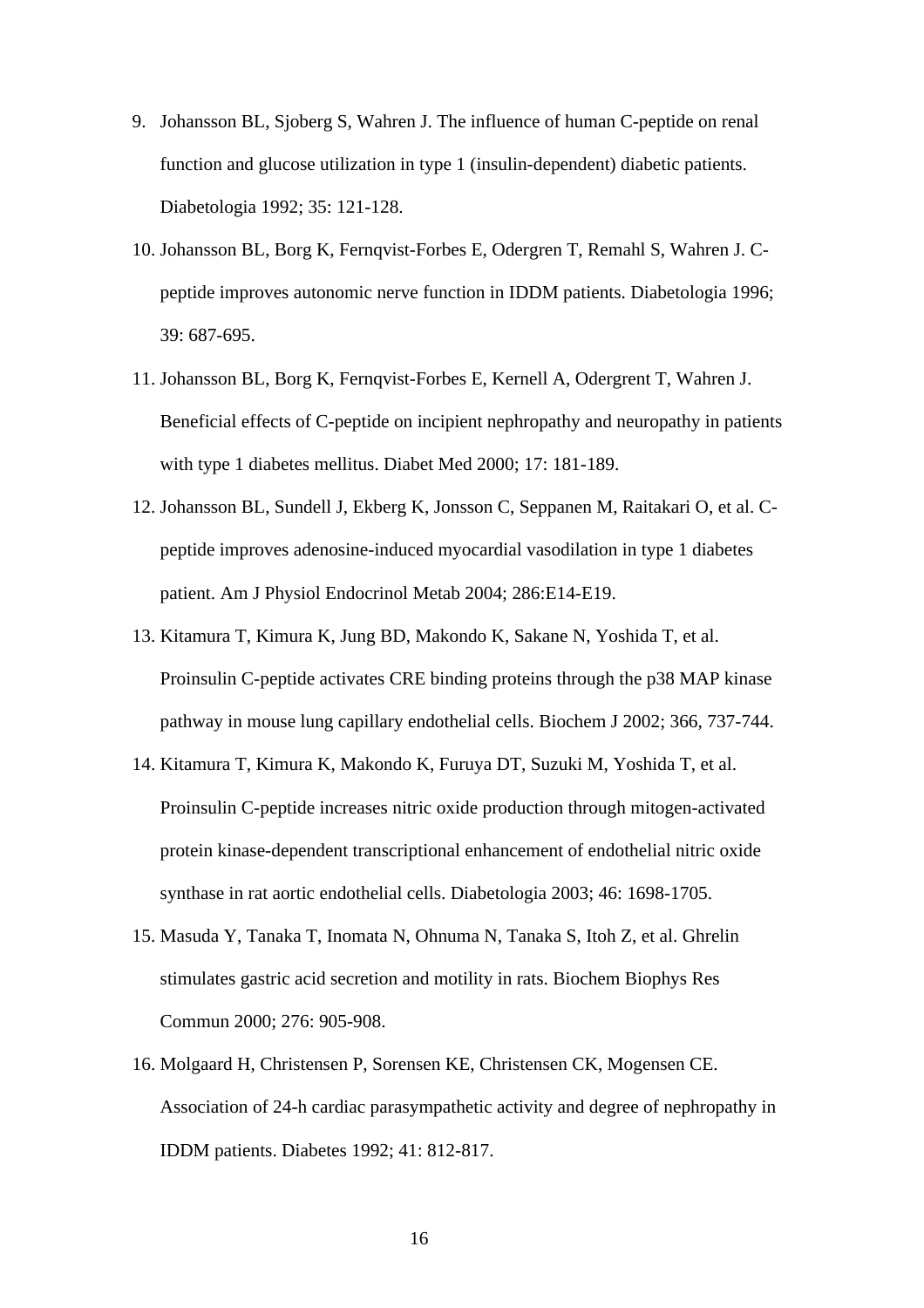- 17. Niijima A. Reflex effects from leptin sensors in the white adipose tissue of the epididymis to the efferent activity of the sympathetic and vagus nerve in the rat. Neurosci Lett 1999; 62: 125-128.
- 18. Ohno T, Uramoto H, Ishihara T, Okabe S. Effects of 16,16-dimethyl prostaglandin E2 on surface epithelial cell damage in the rat stomach induced by vagal nerve stimulation. Jpn J Pharmaco3 l 1987; 4: 429-439.
- 19. Okamoto S, Ishikawa I, Kimura K, Saito M. Potent suppressive effects of urocortin on splenic lymphocyte activity in rats. NeuroReport 1998; 9: 4035-4039.
- 20. Okamoto S, Kimura K, Kitamura T, Cañas X, Yoshida T, Saito M. Proinsulin Cpeptide obviates sympathetically mediated suppression of splenic lymphocyte activity in rats. Diabetologia 2000; 43: 1512-1517.
- 21. Saito M, Minokoshi Y, Shimazu T. Accelerated norepinephrine turnover in peripheral tissues after ventromedial hypothalamic stimulation in rats. Brain Res 1989; 481: 298-303.
- 22. Sima AAF, Kamiya H,Li ZG. Insulin, C-peptide, hyperglycemia, and central nervous system complications and diabetes. Eur J Phamacol 2004; 490: 187-197.
- 23. Simmons Z, Feldman EL. Update on diabetic neuropathy. Curr Opin Neurol 2002; 15: 595-603.
- 24. Terao A, Oikawa M, Saito M. Tissue-specific increase in norepinephrine turnover by central interleukin-1, but not by interleukin-6, in rats. Am J Physiol 1994; 266: R400-R404.
- 25. Tomlinson KC, Gardiner SM, Hebden A, Bennett T. Functional consequences of streptozotocin-induced diabetes mellitus, with particular reference to the cardiovascular system. Pharmacol Rev 1992; 44: 103-150.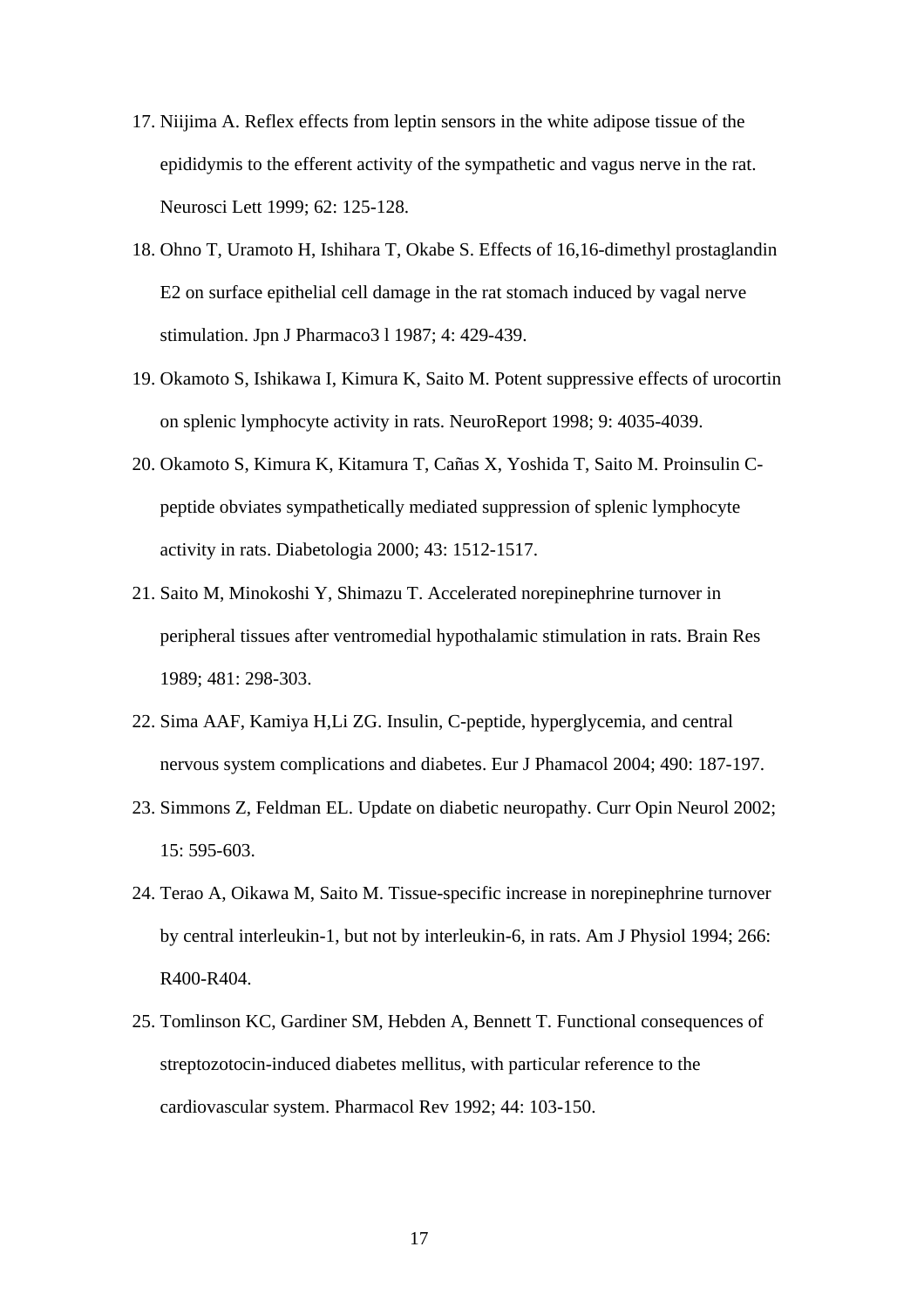- 26. Undeland KA, Hausken T, Svebak S, Aanderud S, Berstad A. Wide gastric antrum and low vagal tone in patients with diabetes mellitus type 1 compared to patients with functional dyspesia and healthy individuals. Dig Dis Sci 1996; 41: 9-16.
- 27. Valensi P, Huard JP, Giroux C, Attali JR. Factors involved in cardiac autonomic neuropathy in diabetic patients. J Diab Compli 1997; 11: 180-187.
- 28. Wahren J, Ekberg K, Johansson J, Henriksson M, Pramanik A, Johansson BL, et al. Role of C-peptide in human physiology. Am J Physiol 2000; 278: E759-E768.
- 29. Wahren J. C-peptide: new findings and therapeutic implications in diabetes. Clin Physiol Funct Imaging 2004; 24: 180-189.
- 30. Wallerath T, Kunt T, Forst T, Closs EI, Lehmann R, Flohr T, et al. Stimulation of endothelial nitric oxide synthase by proinsulin C-peptide. Nitric Oxide 2003; 9: 95- 102.
- 31. Wan W, Vriend CY, Wetmore L, Gatner JG, Greenberg AH, Nance DM. The effects of stress on splenic immune function are mediated by the splenic nerve. Brain Res Bull 1993; 30: 101 -105.
- 32. Willenheimer RB, Erhardt LR, Nilsson H, Lilja B, Juul-Moller S, Sundkvist G. Parasympathetic neuropathy associated with left ventricular diastolic dysfunction in patients with insulin-dependent diabetes mellitus. Scand Cardiovas J 1998; 32: 17- 22.
- 33. Yoshida T, Nishioka H, Nakamura Y, Kondo M. Reduced noradrenaline turnover in streptozotocin-induced diabetic rat. Diabetologia 1985; 28: 692-696.
- 34. Ziegler D. Diabetic autonomic neuropathy. Clin Auton Res 2002; 12: 349-352.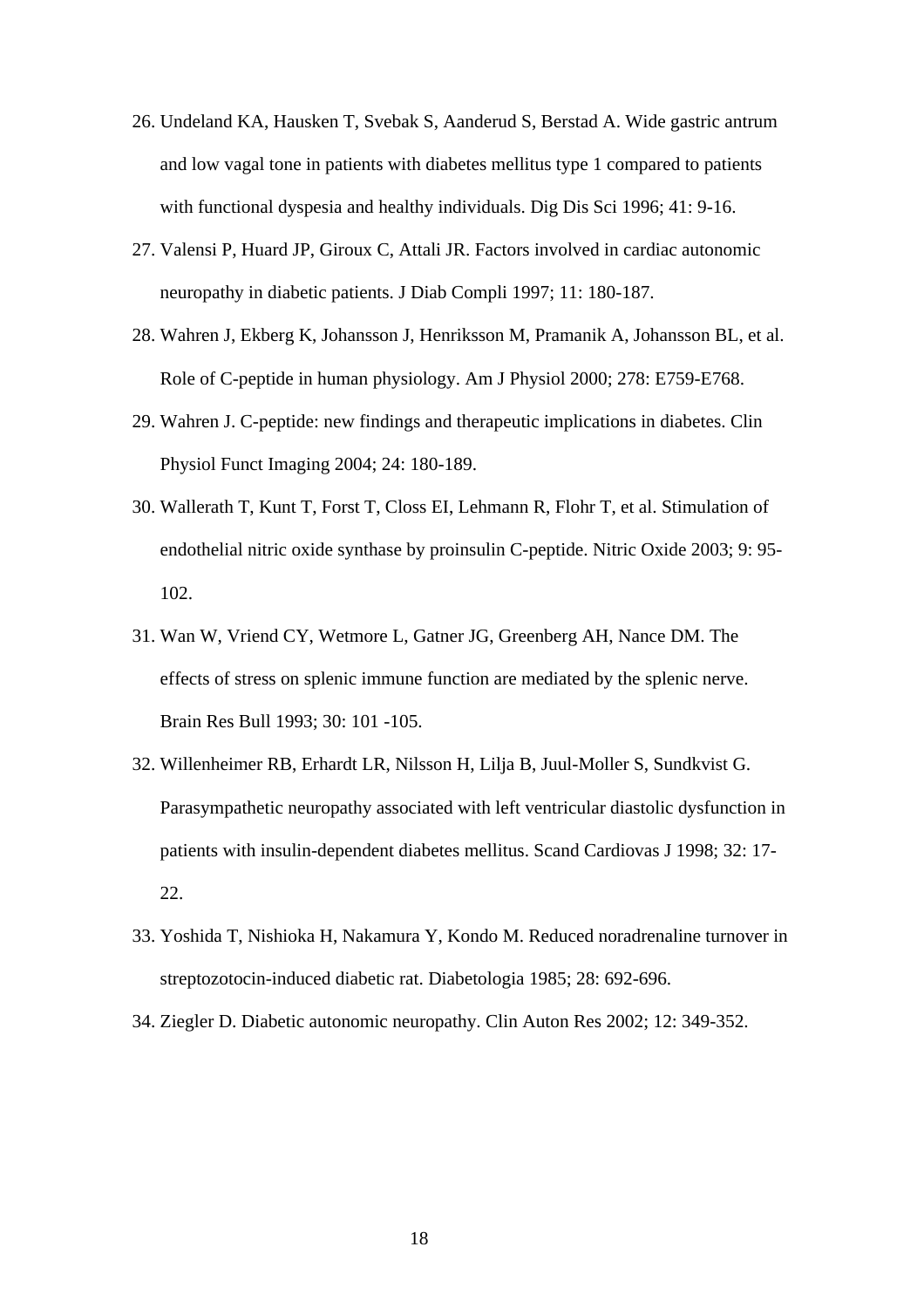| <b>Time</b>      | $\bf{0}$         | 6h               |                    |                  |                    |
|------------------|------------------|------------------|--------------------|------------------|--------------------|
| <b>Treatment</b> |                  | <b>Saline</b>    |                    | C-peptide        |                    |
| Cold exposure    |                  |                  | $+$                |                  | $^{+}$             |
| <b>Spleen</b>    |                  |                  |                    |                  |                    |
| <b>NE</b>        | $343.3 \pm 11.7$ | $229.6 \pm 25.9$ | $270.0 \pm 15.2$   | $270.0 \pm 15.2$ | $230.4 \pm 18.5$   |
| $\kappa$         |                  | $7.3 \pm 2.1$    | $6.4 \pm 1.4$      | $4.1 \pm 1.1$    | $5.8 \pm 1.2$      |
| <b>BAT</b>       |                  |                  |                    |                  |                    |
| <b>NE</b>        | $623.4 \pm 14.7$ | $371.3 \pm 40.3$ | $194.1 \pm 8.5^*$  | $366.9 \pm 6.0$  | $198.2 \pm 26.5*$  |
| $\kappa$         |                  | $9.1 \pm 1.8$    | $19.5 \pm 0.8*$    | $8.8 \pm 0.5$    | $19.6 \pm 1.9*$    |
| <b>Heart</b>     |                  |                  |                    |                  |                    |
| <b>NE</b>        | $352.4 \pm 15.9$ | $240.0 \pm 13.3$ | $117.9 \pm 15.2^*$ | $232.7+9.9$      | $118.2 \pm 13.5^*$ |
| $\kappa$         |                  | $5.5 \pm 1.3$    | $17.9 \pm 2.3*$    | $5.9 \pm 1.1$    | $17.8 \pm 2.3*$    |
| Lung             |                  |                  |                    |                  |                    |
| <b>NE</b>        | $62.7 \pm 6.2$   | $33.5 \pm 5.1$   | $21.1 \pm 1.6^*$   | $31.7 \pm 2.2$   | $18.8 \pm 2.8*$    |
| $\kappa$         |                  | $8.3 \pm 2.7$    | $19.0 \pm 2.0*$    | $10.2 \pm 2.1$   | $20.6 \pm 2.9*$    |

**Table 1. Effect of C-peptide on tissue norepinephrine turnover in various organs of rats exposed to cold.**

Rats were injected -MT (300mg/kg) with saline or C-peptide (1mg/Kg) intraperitoneally, and kept at either  $22^{\circ}C$  (-) or  $4^{\circ}C$  (+) for 6h. The tissue was then excised and NE contents (ng/g organ) were determined. The is a fractional turnover rate obtained by changes in NE content. Values are means  $\pm$  SEM for 6 rats.  $*_{p<0.05}$ , compared with the saline control without C-peptide injection and cold exposure.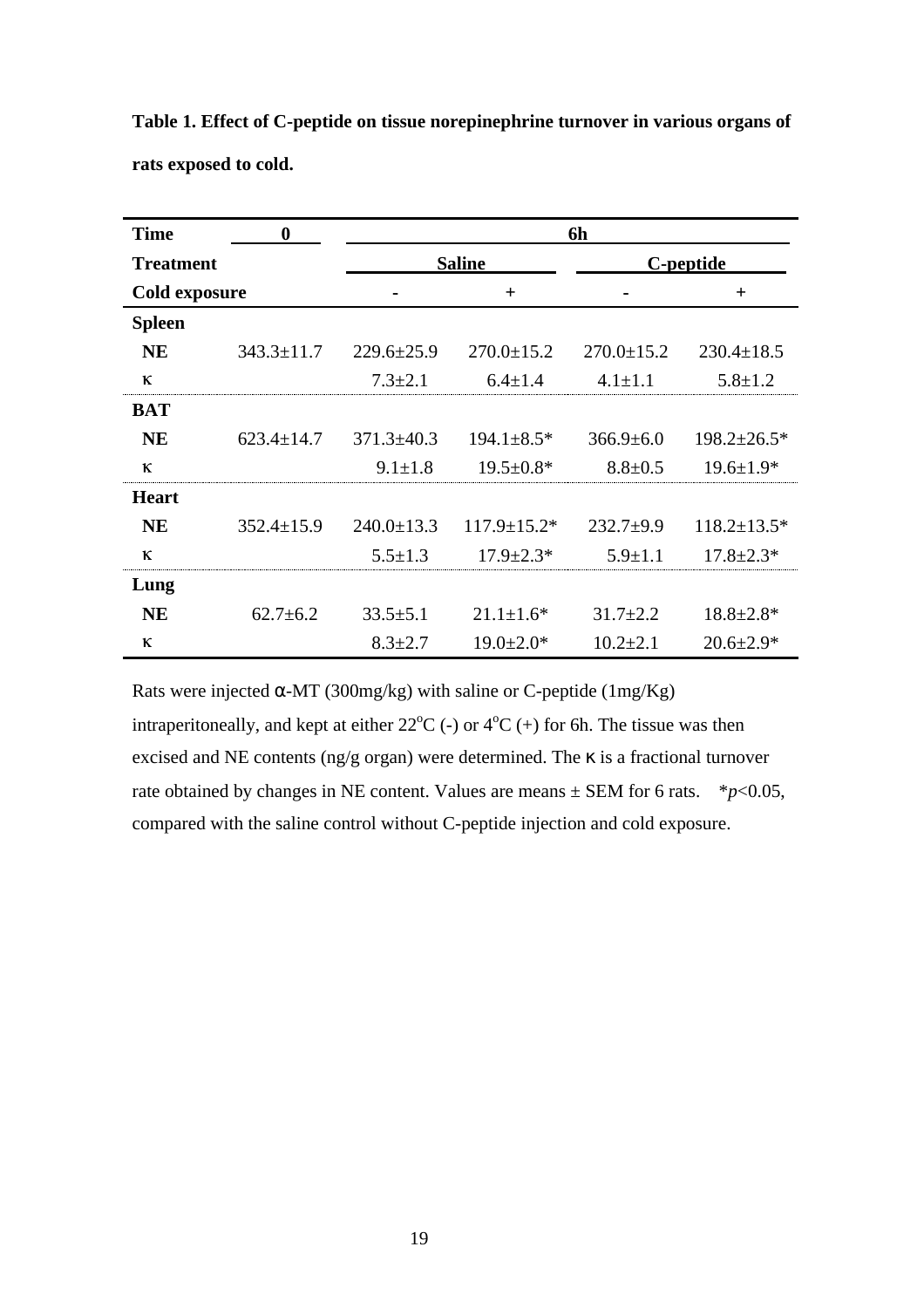| <b>Time</b>      | $\boldsymbol{0}$ | 6h               |                  |                  |                  |  |
|------------------|------------------|------------------|------------------|------------------|------------------|--|
| <b>Treatment</b> |                  | <b>Saline</b>    |                  | C-peptide        |                  |  |
| Cold exposure    |                  |                  | $+$              |                  | $\pm$            |  |
| <b>Spleen</b>    |                  |                  |                  |                  |                  |  |
| <b>NE</b>        | $412.8 \pm 14.9$ | $251.4 \pm 11.3$ | $88.2 \pm 16.3*$ | $256.7 \pm 11.7$ | $90.8 \pm 18.9*$ |  |
| К                |                  | $8.3 \pm 1.0$    | $27.5 \pm 3.9$ * | $8.0 \pm 1.0$    | $27.5 \pm 4.3$ * |  |
| <b>BAT</b>       |                  |                  |                  |                  |                  |  |
| <b>NE</b>        | $583.7 \pm 28.1$ | $244.2 \pm 36.3$ | $235.7 \pm 11.5$ | $230.4 \pm 31.3$ | $206.5 \pm 19.8$ |  |
| К                |                  | $15.3 \pm 2.5$   | $15.1 \pm 1.2$   | $16.0 \pm 2.1$   | $17.7 \pm 2.0$   |  |
| <b>Heart</b>     |                  |                  |                  |                  |                  |  |
| <b>NE</b>        | $360.1 \pm 7.1$  | $198.7 \pm 7.7$  | $91.3 \pm 10.6*$ | $215.7+9.5$      | $85.2 \pm 9.3*$  |  |
| К                |                  | $10.0 \pm 0.7$   | $23.5 \pm 2.1$ * | $8.6 \pm 0.8$    | $24.6 \pm 2.2*$  |  |
| Lung             |                  |                  |                  |                  |                  |  |
| <b>NE</b>        | $81.5 \pm 2.9$   | $46.1 \pm 2.8$   | $27.2 \pm 2.2^*$ | $43.9 \pm 3.3$   | $27.3 \pm 1.4*$  |  |
| К                |                  | $9.6 \pm 1.2$    | $18.5 \pm 1.5*$  | $10.5 \pm 1.5$   | $18.2 \pm 1.0*$  |  |

**Table 2. Effect of C-peptide on tissue norepinephrine turnover in various organs of rats given footshock stress.**

Rats were injected -MT (300mg/kg) with saline or C-peptide (1mg/Kg) intraperitoneally, and given footshock stress (+) for 6h or no stress treatment (-). Subsequently, tissue NE contents (ng/g organ) were determined. The is a fractional turnover rate obtained by changes in NE content Values are means  $\pm$  SEM for 6 rats. \**p*<0.05, compared with the saline control without C-peptide injection and footshock stress.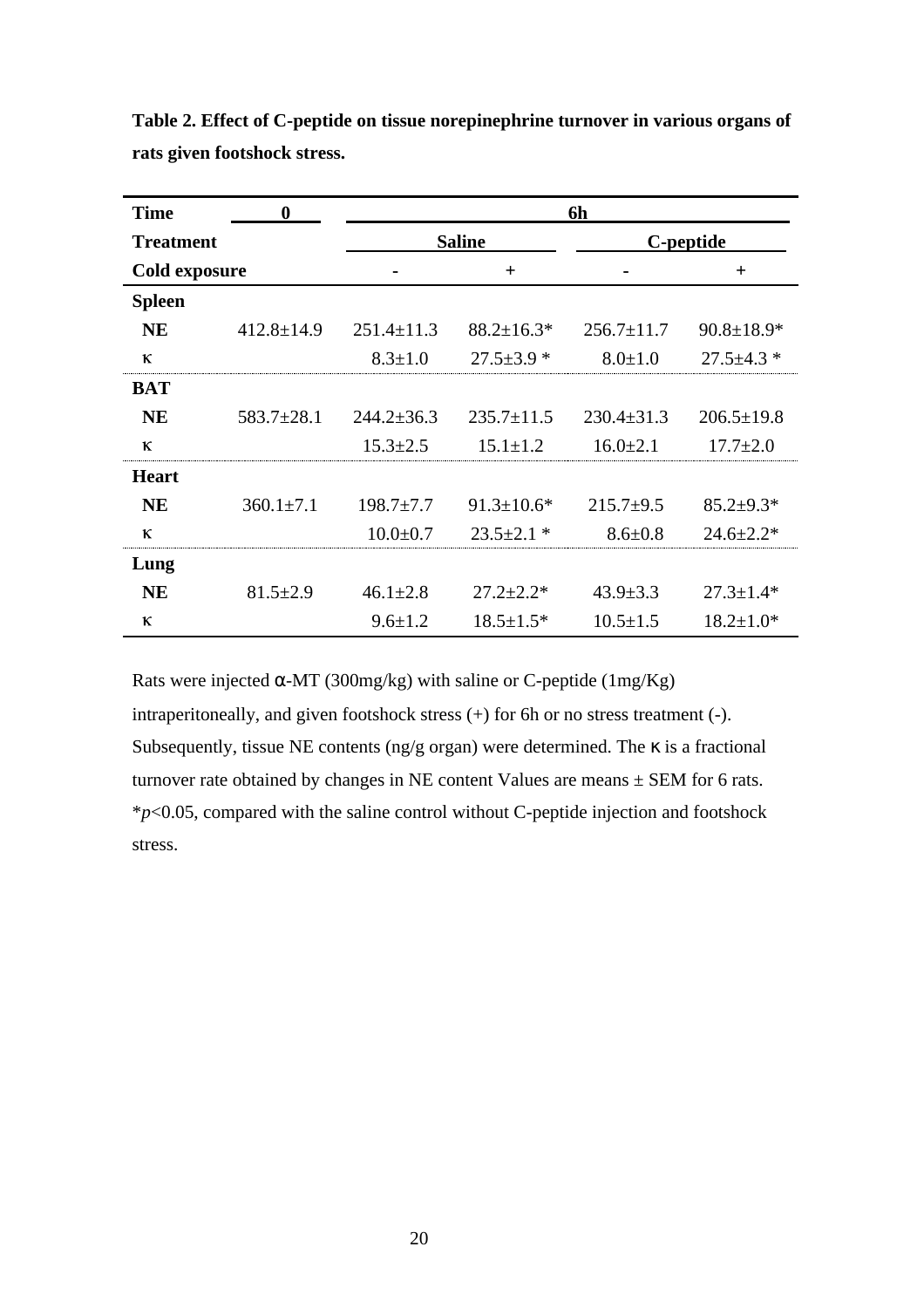### **Figure legends**

## **Fig. 1. Effects of C-peptide on vagal nerve activity in rats.**

The efferent nerve activities were recorded from a nerve filament dissected from the central cut end of the vagus nerve innervating into the pancreas (A) and stomach (B). Typical examples of recording and the average of the mean discharge rates from 5 rats were compared before and after the intravenous injection of  $C$ -peptide  $(1 \sim 100)$ ng/animal). Values are means  $\pm$  SEM. \**p*<0.05, compared with the value before Cpeptide injection.

# **Fig. 2. Effects of C-peptide on gastric acid secretion in rats.**

(A, B) Gastrin (1μg/animal, open square in A), saline (open circle in A and B) and Cpeptide (10μg/animal, closed circle in B) were injected from jugular vein and the time of the injection as indicated by arrow was referred to Zero. Gastric acid output in every 5min was determined as described in Materials and methods and values are means  $\pm$ SEM for 3~8 rats. (C) C-peptide (closed symbols) and saline (open symbols) were injected with or without atropine (0.25mg/animal, squares and circles, respectively) as in B, and shown are changes in gastric acid output from that produced 60 min after the injection. \**p*<0.05, compared with saline control.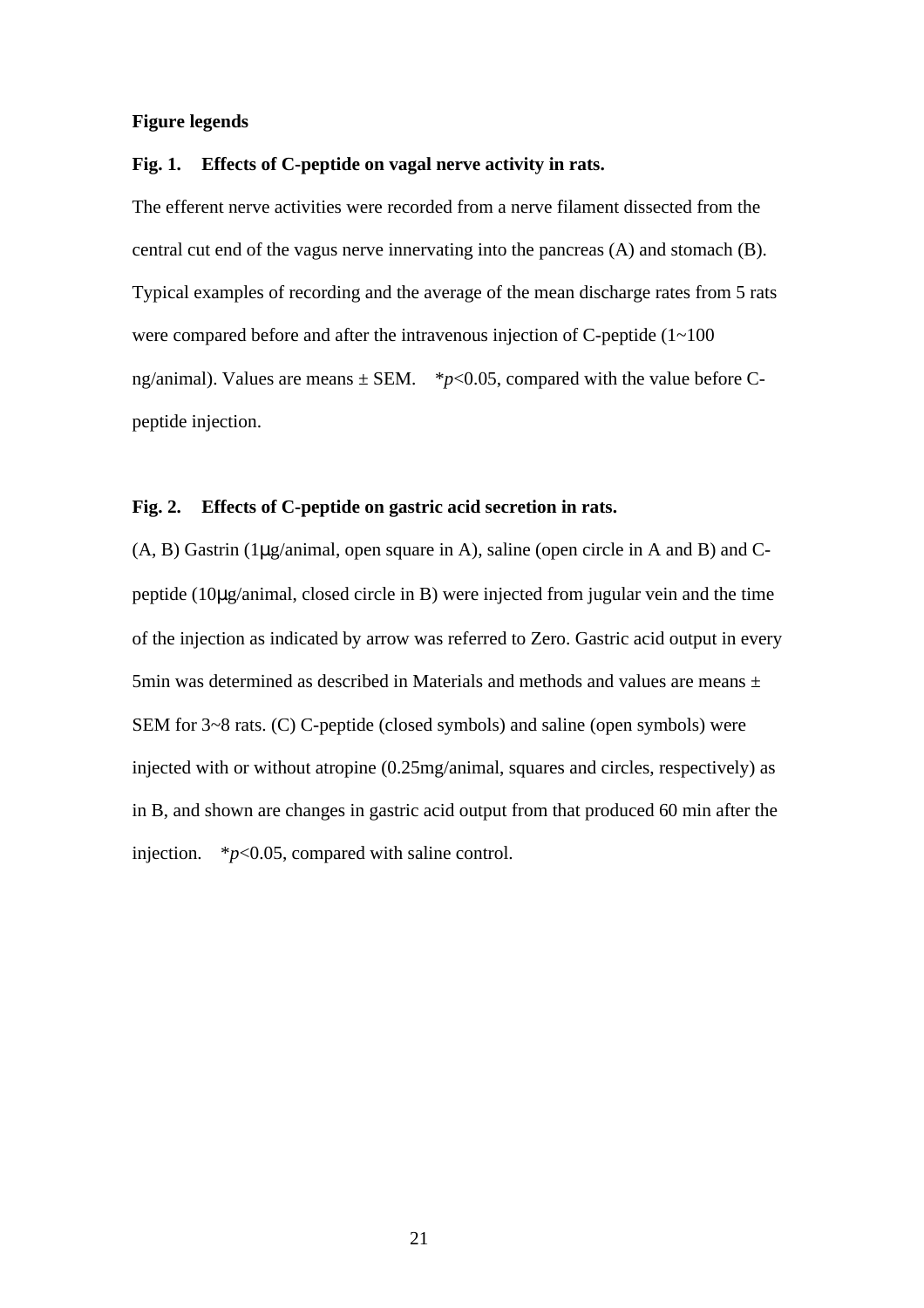

**C-peptide (60 min after each injection)**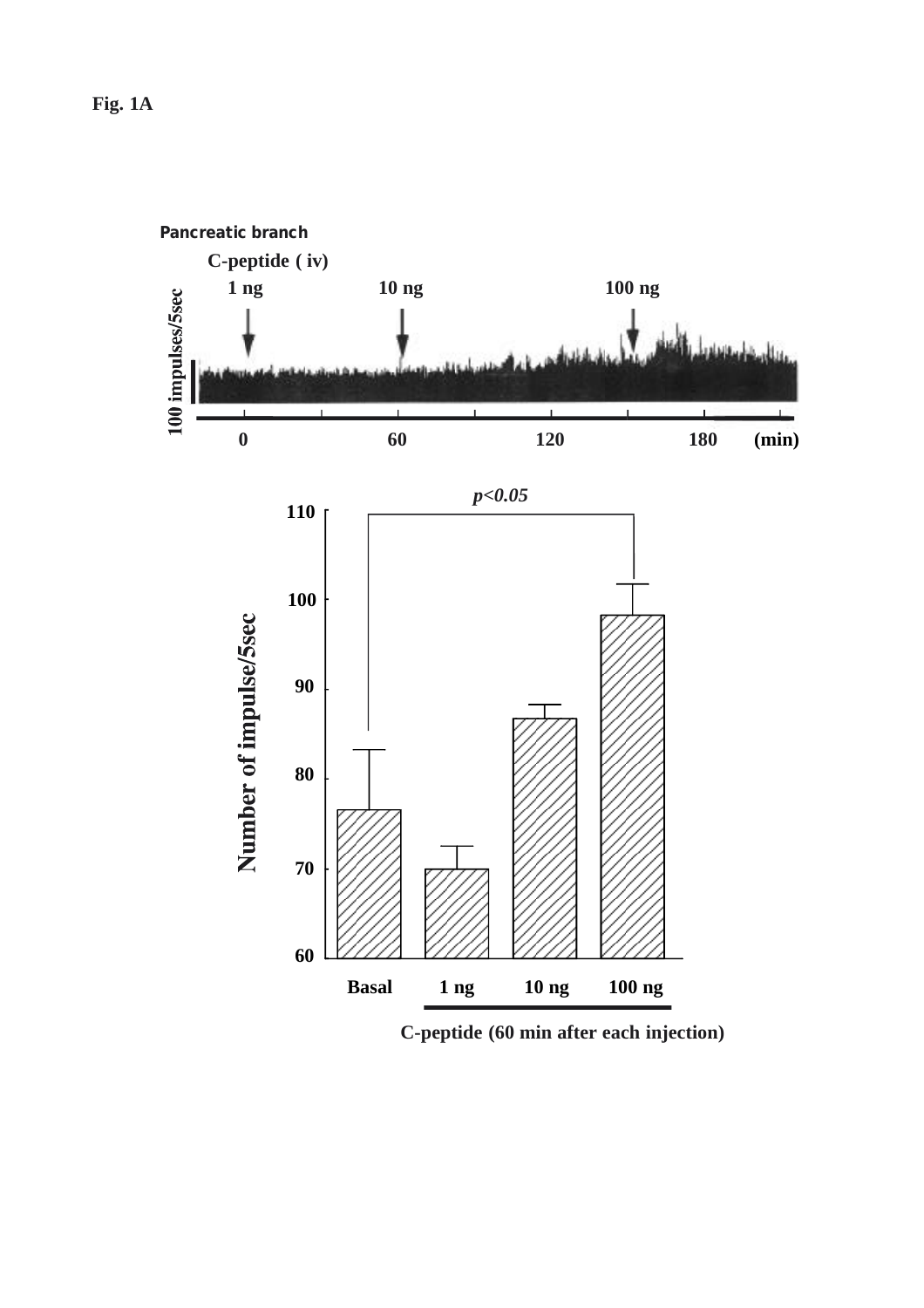**C-peptide (100 ng, iv)** 100 impulses/5sec ī.  $\mathbf{I}$ **(min)-30 0 30 60 90** *p<0.05* **100** Number of impulse/5sec **90 80 70 60 Basal 30 min 60 min 90 min C-peptide**

**Gastric branch**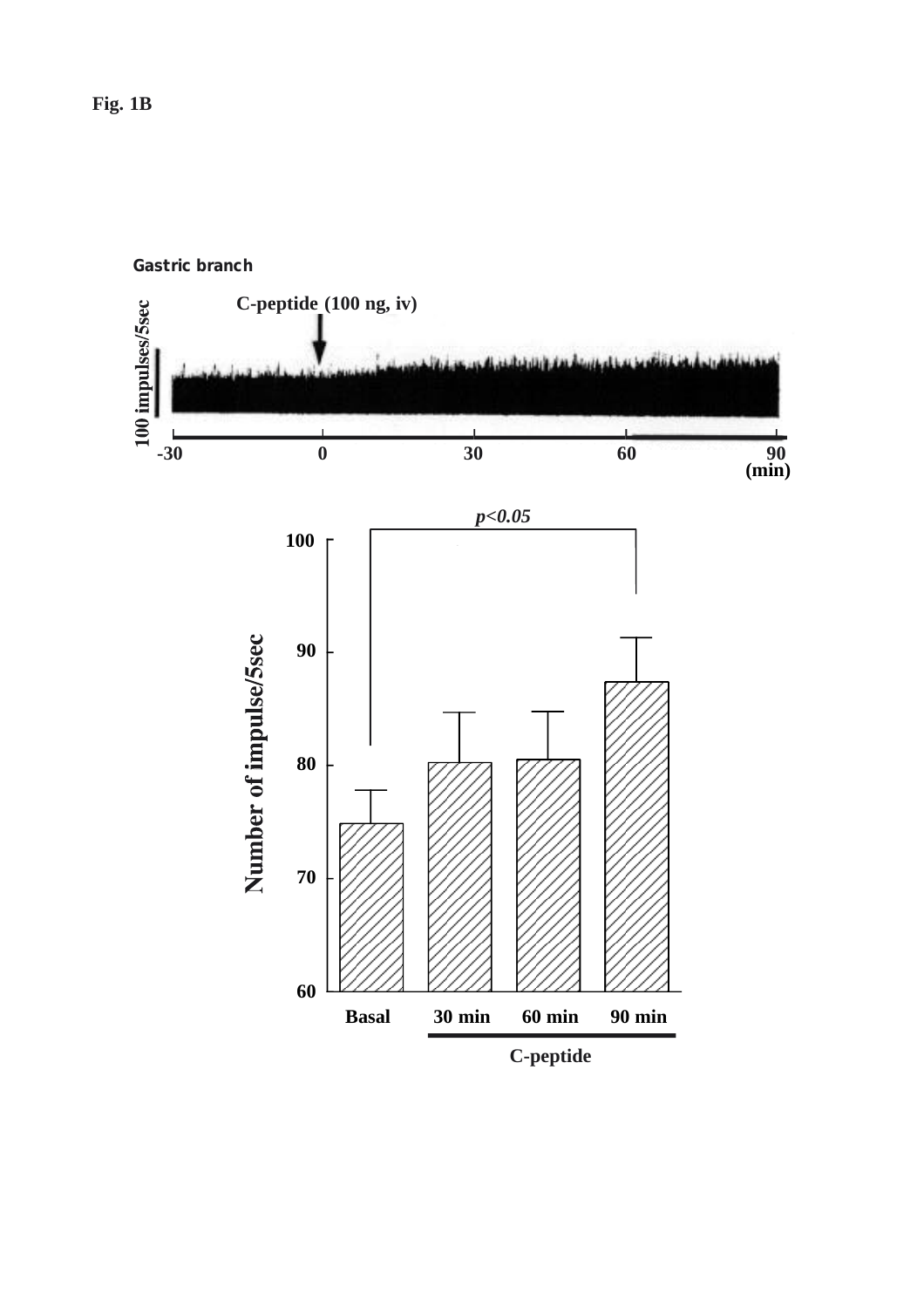